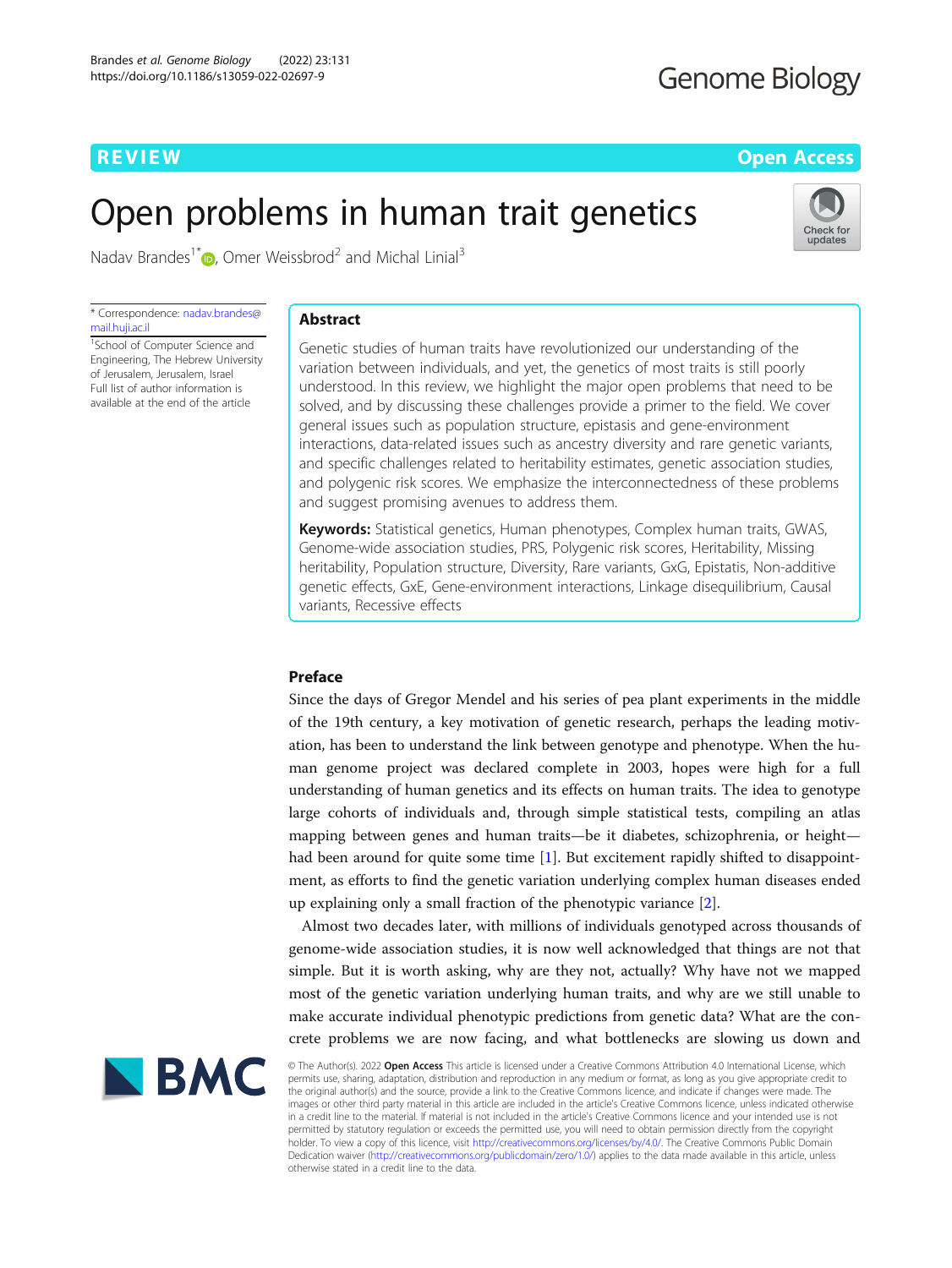preventing genetic research from unlocking its full potential? Asking these questions and attempting to answer them will allow us to make more effective progress and eventually achieve the field's long-term potential.

# Scope

The domain of knowledge we are dealing with, mapping and understanding the genetic variation underlying human phenotypic variation, is a huge area of scientific inquiry. Among its main subdomains are as follows: (i) genetic association studies, which seek causal links between genetic elements and human traits  $[2-4]$  $[2-4]$  $[2-4]$ , (ii) polygenic risk scores, which aim to predict traits from genetics [\[5](#page-28-0)], and (iii) heritability estimates, which estimate the fraction of a trait's variance that is due to genetic variation [[6\]](#page-28-0).

The primary applications of these research activities are twofold: (i) obtaining insight into the biological mechanism at the molecular and cellular level underlying the disease or trait under study, and (ii) making informed predictions that can be clinically useful, even in the absence of knowledge about mechanism or causality. Even if we do not understand why an individual is at high risk for heart disease, it is still useful to know that they are at such risk, especially if we can reliably quantify it [[7](#page-28-0)].

This review only deals with open problems directly related to the interface between genetics and human traits. Topics related to genetics but not to phenotypic variation in present-day humans (such as functional elements in the human genome, or questions of evolution, conservation, and fitness) are out of our main focus. We also do not discuss methods that use genetics only as an instrument to study relationships between traits, such as Mendelian Randomization (which attempts to find out through genetic evidence whether one trait affects another, for example whether high cholesterol levels increase the risk for heart disease) [[8\]](#page-28-0). Likewise, we do not delve into technical aspects of genotyping and sequencing (including variant calling and quality control) and cancer genomics (i.e., the study of somatic mutations in tumors). Also outside of our main focus are gene expression, epigenetics, and other omics.

It is common to distinguish between Mendelian and complex traits. Mendelian traits are traits that follow Mendel's laws of inheritance, in particular the law dictating pure dominant or recessive inheritance with high penetrance. A Mendelian trait is typically linked to a single gene (sometimes a handful of genes), and it tends to be deterministically determined by genetics alone. Non-Mendelian traits, known as complex traits, show the opposite characteristics: they are typically influenced by variants across numerous (sometimes thousands) genomic loci, each with limited effect, and they typically exhibit substantial environmental effects and tend to be nondeterministic. While we generally understand the genetics of Mendelian traits [\[9](#page-28-0)], the study of complex traits still poses many challenges.

This review primarily focuses on analytical challenges in studying the genetics of complex human traits. Because we are interested in methodology, we mention specific traits only as examples and illustrations of general trends, and while we focus on humans, it is useful at times to gain insight from the study of other organisms.

# A list of open problems

The tradition of publishing "open problems" is borrowed from the mathematical disciplines, where the explicit discussion of major open challenges has a great role in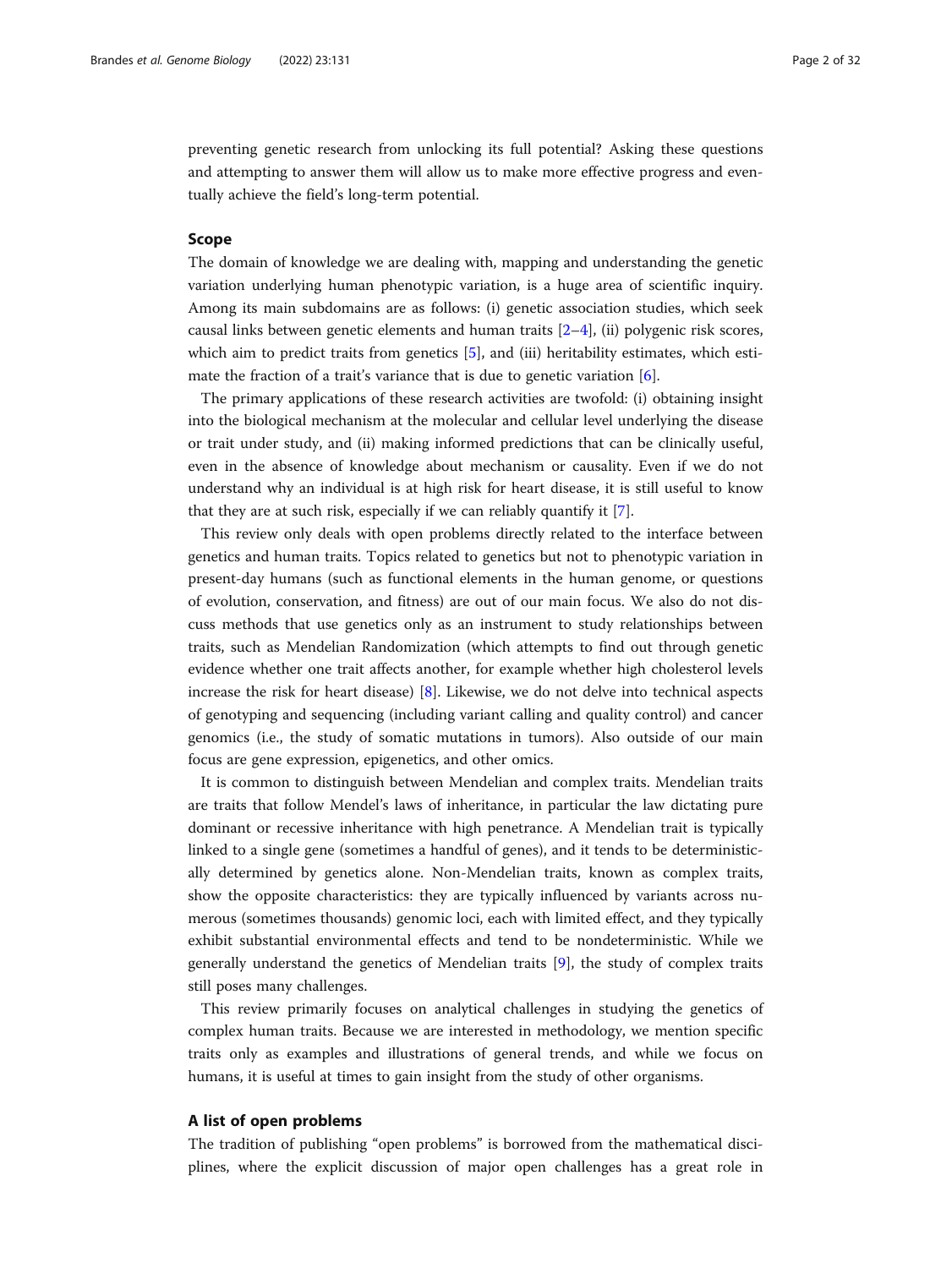prioritizing work, sub-branching, and otherwise advancing these fields. This review is an attempt to map concrete and solvable open problems related to the genetics of human traits.

Altogether, we have identified 16 major open problems which we consider important to the field (Table [1\)](#page-3-0). Since these open problems are highly interconnected, we go through them in the remainder of this review by thematic topics (rather than by the categorical ordering in Table [1\)](#page-3-0).

### Genetic association studies and their limitations

Genome-wide association study (GWAS)  $[2-4]$  $[2-4]$  $[2-4]$  $[2-4]$  is the most common type of genetic study. The idea behind GWAS is straightforward: independently examine each genotyped variant in the genome, and test it for statistical association with the studied phenotype. To minimize confounding by non-genetic factors (such as age), statistical testing is typically done with variations of linear or logistic regression (depending on whether the studied trait is continuous or binary, respectively). The main strengths of GWAS are its simplicity and generality. Since the method makes almost no assumptions about the nature of associations and their biological basis, GWAS can in principle identify any genetic association, provided a sufficiently large cohort. There are, however, certain obstacles limiting one from inferring a causal link in the face of a significant GWAS association. The main issues specific to genetic studies are population structure and linkage disequilibrium

#### Population structure

The phrase "correlation does not imply causation" needs no rehearsing. In the case of genetics, traits only rarely affect genetics (e.g., through assortative mating [[20\]](#page-29-0)). This means that if we seek to draw a causal genotype-to-phenotype link based on a statistical association, our primary concern is confounding, namely the existence of other variables affecting both an individual's genetics and the trait (there is also the less trivial concern of collider bias, which we address later). Specifically, we know that an individual's genetics is determined by the genetics of their parents. It follows that the precise family and ancestry of an individual (generally simply referred to as their "population" or "ancestry") is a suspect confounder for any genetic association, as it affects the environment which an individual is born into (e.g., weather, nutrition) and, as a result, can affect the studied trait (Fig. [1A](#page-6-0)) [[21\]](#page-29-0).

To avoid spurious associations, genetic studies must account for population structure. The most common method for that is principal component analysis (PCA) [\[11](#page-28-0)]. It was shown that accounting for the 5–40 top principal components of genetic variation in a cohort (by including them as additional covariates in the regression analysis) can eliminate spurious results due to population structure. More principled guidelines for which principal components should be included have also been suggested [[22](#page-29-0)]. Additionally, it is a common practice to split cohorts by self-reported ethnic identities [\[14](#page-28-0)]. Another class of commonly used methods are linear mixed models, which can control for even more nuanced population structure [[23](#page-29-0), [24](#page-29-0)].

While it is crucial to account for population structure, overcorrection could lead to reduction of statistical and predictive power, and to underestimation of the role of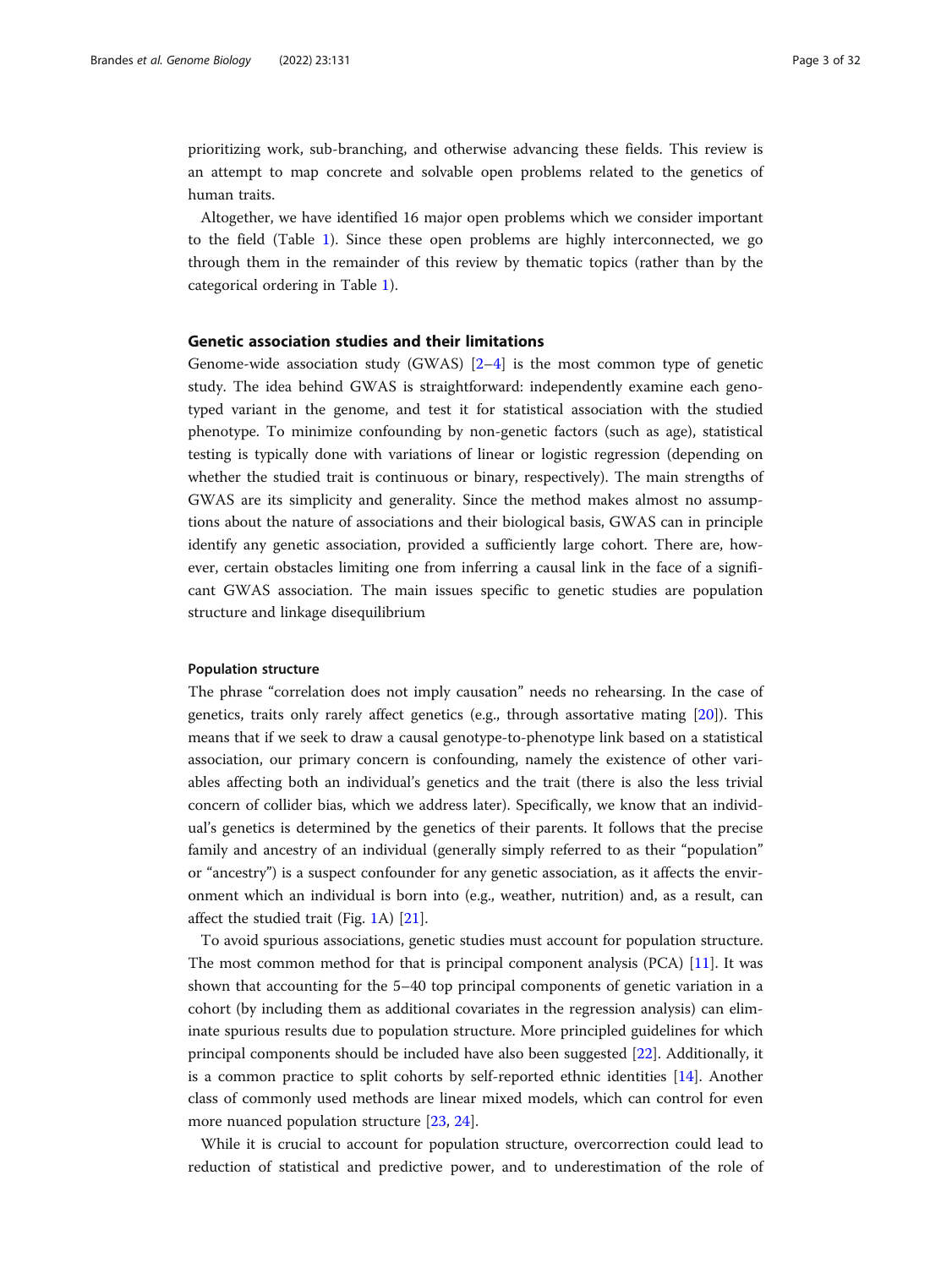#### <span id="page-3-0"></span>Table 1 Open problems

| <b>INDIC I</b> Open producting<br>Category | # | Open<br>problem                                           | <b>Brief explanation</b>                                                                                                                                                                                                                                                                                                          | Why it is important                                                                                                                                                                              | Related<br>open<br>problems | Selected<br>references |
|--------------------------------------------|---|-----------------------------------------------------------|-----------------------------------------------------------------------------------------------------------------------------------------------------------------------------------------------------------------------------------------------------------------------------------------------------------------------------------|--------------------------------------------------------------------------------------------------------------------------------------------------------------------------------------------------|-----------------------------|------------------------|
| General                                    | 1 | Population<br>structure                                   | Genetic studies are<br>confounded by the<br>ancestries of<br>participants. Mounting<br>evidence points<br>towards residual<br>population structure<br>not accounted for,<br>while overcorrection<br>can obscure genuine<br>genetic signal.                                                                                        | Without resolving this, it<br>will be difficult to trust<br>the results of genetic<br>studies.                                                                                                   | 4, 6, 7, 12,<br>16          | [10, 11]               |
|                                            | 2 | Non-additive<br>and epistatic<br>genetic<br>effects (GxG) | The assumption that<br>phenotypes can be<br>approximated by<br>summing separate<br>genetic effects is<br>ubiquitous in genetic<br>studies. If incorrect, this<br>could undermine many<br>results. Also, how do we<br>identify and quantify<br>epistatic effects?                                                                  | Our ultimate goal is an<br>accurate genetic model<br>of human traits, linear<br>or not.                                                                                                          | 11, 14                      |                        |
|                                            | 3 | Gene-<br>environment<br>interactions<br>(GxE)             | Genetic effects may be<br>contingent on<br>environmental<br>conditions. Such<br>interactions are difficult<br>to discover, and their<br>overall contribution to<br>phenotypic variance is<br>not clear. Substantial<br>GxE interactions would<br>also undermine many<br>methods.                                                  | GxE interactions are<br>potentially an important<br>piece in the genetic<br>puzzle, which can<br>highlight the<br>mechanism of genetic<br>associations and inform<br>interventions.              | 11, 13                      | $[12]$                 |
| Data                                       | 4 | Rare variants                                             | Most genetic studies of<br>complex traits deal only<br>with common variants,<br>even though the<br>strongest effects are<br>expected in rare<br>variants. In aggregate,<br>they may contribute<br>substantially to<br>heritability. Key<br>challenges are lack of<br>statistical power and<br>genotyping.                         | Rare variants may be<br>important to many<br>complex traits.<br>Neglecting them would<br>leave us with an<br>incomplete<br>understanding of the<br>genetic variation<br>underlying these traits. | 1, 5, 11                    |                        |
|                                            | 5 | Non-standard<br>aenetic<br>variation                      | Routine pipelines are<br>optimized for simple<br>variants (i.e., single-<br>nucleotide variants and<br>small indels), while<br>commonly overlooking<br>more complex genetic<br>variation, including<br>structural variants, copy<br>number variation, re-<br>petitive regions and var-<br>iants on the X, Y or MT<br>chromosomes. | These types of variants<br>contribute substantially<br>to many traits.                                                                                                                           | 4, 11                       |                        |
|                                            | 6 | <b>Family-based</b><br>vs.<br>population-<br>based        | Family-based study<br>designs naturally<br>overcome many<br>challenges of cohort                                                                                                                                                                                                                                                  | Family-based genetic<br>data could play an<br>important role in<br>studying genetic effects,                                                                                                     | 1, 12                       | $[13]$                 |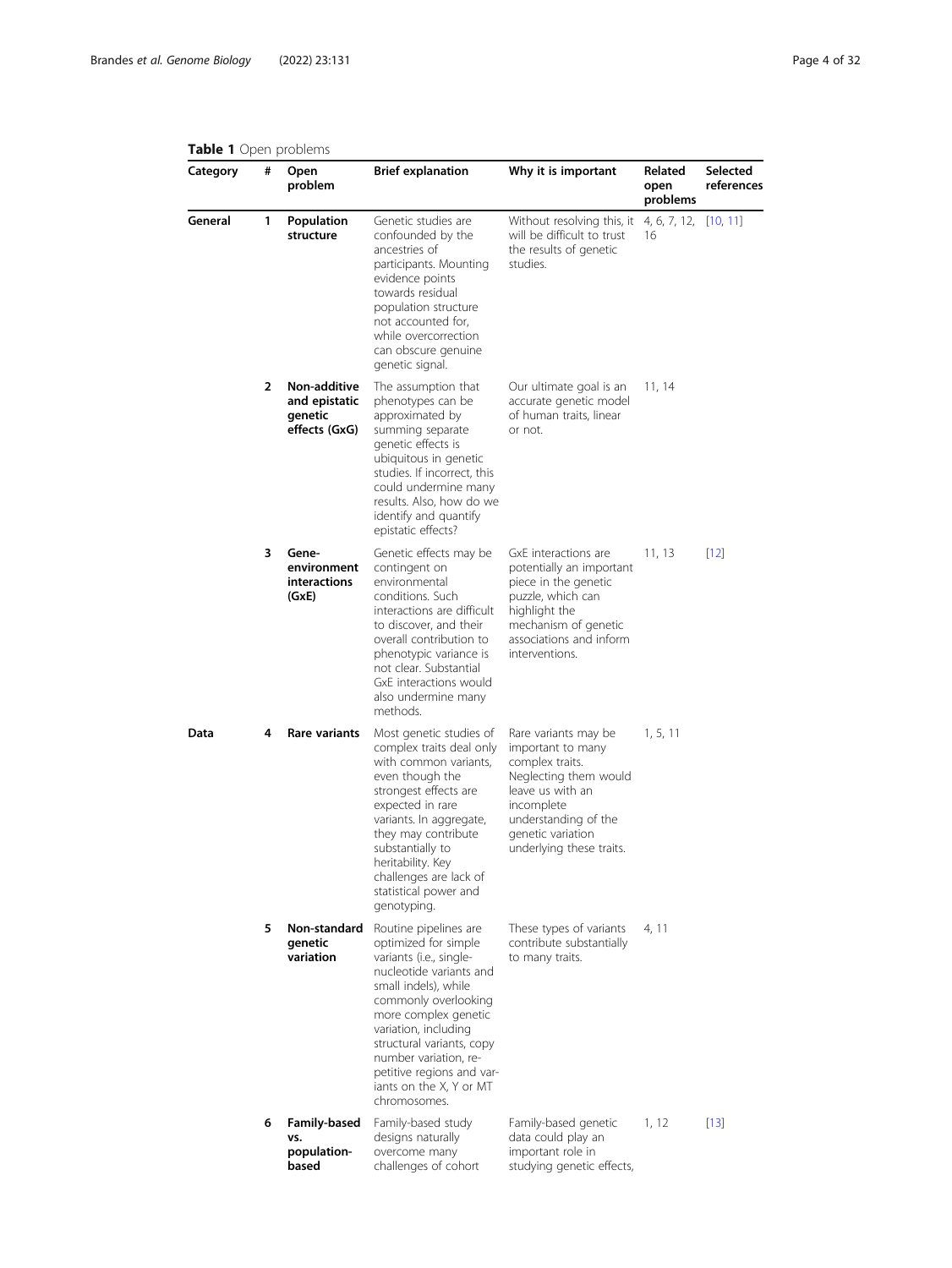#### Category # Open problem Brief explanation Why it is important Related open problems Selected references cohorts studies, specifically with respect to population structure, environmental biases, and direct vs. indirect genetic effects. However, family-based genetic resources are scarce, and there are not enough methods to analyze them. especially when causality is sought. 7 Ancestry diversity Individuals of non-European ancestry are heavily underrepresented in genetic datasets, leading to inequality in access to medical knowledge. More diversity would also help deal with population structure and establish the causality of genetic associations. We are interested in understanding the genetics of all of humanity, and we cannot afford to discard such a powerful tool. 1, 12, 16 [[14\]](#page-28-0) 8 Phenotype definition Studied traits are often not entirely well defined, and there is often a lot of noise in the phenotyping process (mostly with respect to binary phenotypes). Noisy and biased data hinders our progress.  $[15]$  $[15]$ **9 Selection bias** Genetic associations may reflect people's decision to participate rather than the studied phenotype. This is potentially a major source of bias. Heritability 10 Heritability estimate interpretation to define and measure It is not entirely clear what the "correct" way heritability is and how heritability estimates should be interpreted. For example, do they provide an upper bound on the predictive power of polygenic risk scores? Heritability estimates provide a lot of insight and guide our progress, and they could be even more useful if we reached a consensus on what they mean exactly. 11, 14 11 Missing heritability This is a classic problem, asking why detected associations explain only a small part of the heritability in most complex traits, and why there is a large gap between heritability estimates obtained from SNPbased and twin-based methods. Despite a lot of progress in suggesting solutions and collecting evidence, the problem is still not fully resolved. As long as this is not fully resolved, there are lingering doubts that our understanding of genetic effects is flawed in some fundamental way. 2, 3, 4, 5, [[16,](#page-28-0) [17\]](#page-28-0) 10, 14

# Table 1 Open problems (Continued)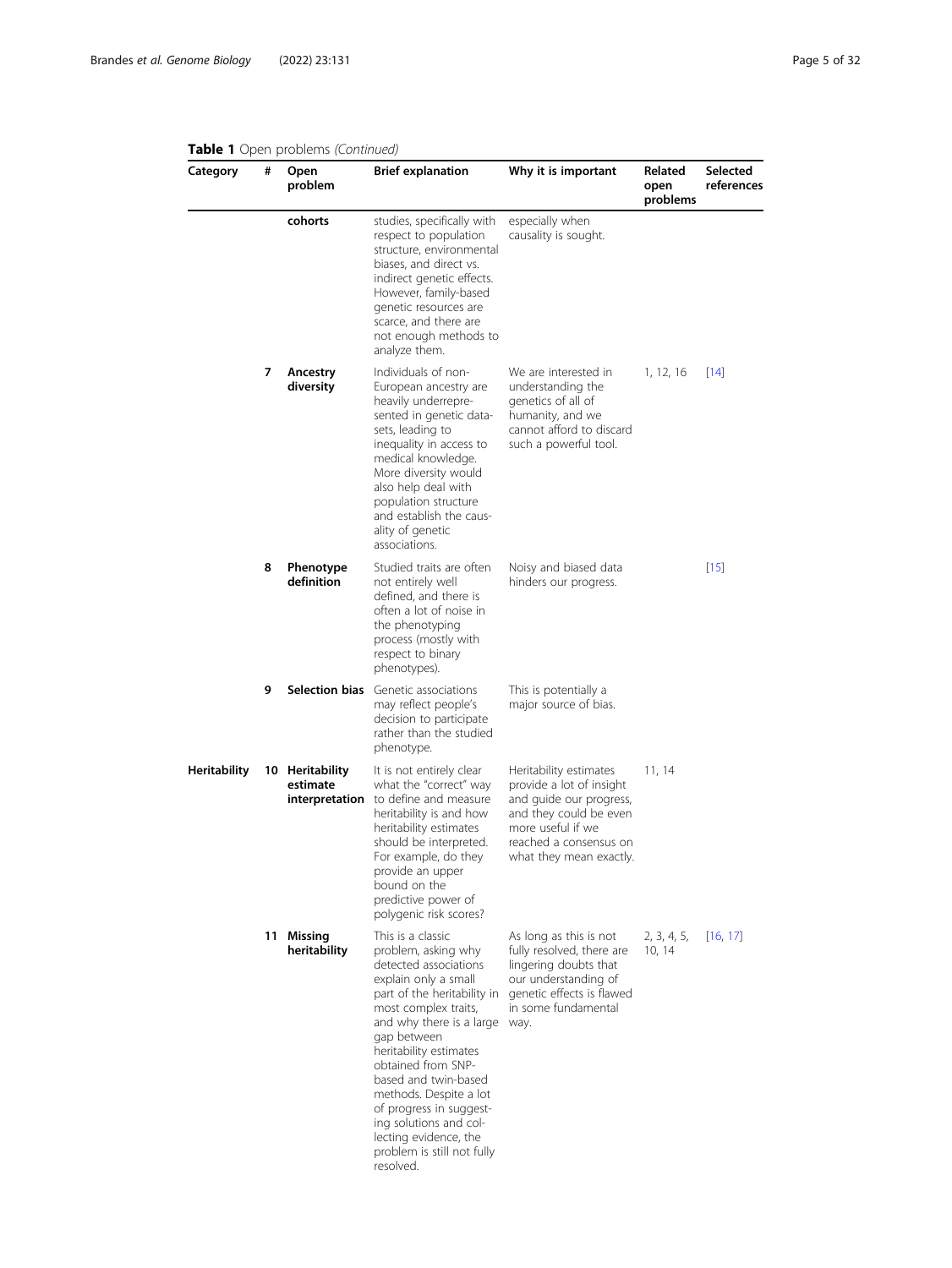| Category                      | # | Open<br>problem                                           | <b>Brief explanation</b>                                                                                                                                                                                                                                      | Why it is important                                                                                                                                                      | Related<br>open<br>problems | Selected<br>references |
|-------------------------------|---|-----------------------------------------------------------|---------------------------------------------------------------------------------------------------------------------------------------------------------------------------------------------------------------------------------------------------------------|--------------------------------------------------------------------------------------------------------------------------------------------------------------------------|-----------------------------|------------------------|
| <b>Association</b><br>studies |   | 12 From<br>association to<br>causality                    | Most genetic<br>associations implicate<br>entire genomic regions,<br>and it is considered a<br>hard problem to<br>pinpoint the exact<br>causal variants. It is also<br>important to rule out<br>confounding and other<br>statistical biases.                  | If we want to learn from<br>genetic associations, we<br>need to be able to<br>detect causal variants<br>and genes.                                                       | 1, 6, 7                     | $[18]$                 |
|                               |   | 13 From<br>causality to<br>mechanism                      | Even after the causality<br>of genetic elements is<br>established,<br>understanding the<br>molecular mechanisms<br>behind them is a grand<br>challenge. To date, only<br>a very small fraction of<br>genetic discoveries are<br>understood at that<br>level.  | Without understanding<br>the mechanism of<br>genetic associations,<br>they provide only<br>limited biological and<br>medical insight.                                    | 3                           |                        |
| Polygenic<br>risk scores      |   | 14 Genotype-to-<br>phenotype<br>prediction<br>performance | Our ability to make<br>accurate phenotypic<br>predictions from<br>genetic data is still very<br>limited, even in highly<br>heritable traits. Other<br>than increasing sample<br>sizes, we do not have<br>very effective strategies<br>to improve predictions. | Accurate genotype-to-<br>phenotype predictions<br>have an enormous clin-<br>ical potential.                                                                              | 2, 10, 11,<br>15            | $\lbrack 5\rbrack$     |
|                               |   | 15 The clinical<br>utility of<br>polygenic<br>risk scores | The use of polygenic<br>risk scores in the clinics<br>remains quite limited.<br>To be clinically useful,<br>predictive models need<br>to be proven robust<br>and reliable.                                                                                    | If successfully<br>implemented in the<br>clinics, these models<br>have the potential to<br>revolutionize healthcare<br>and usher in the era of<br>personalized medicine. | 14, 16                      | [7, 19]                |
|                               |   | 16 Model<br>transferability                               | Polygenic risk scores<br>trained in one setting<br>generally do not<br>generalize well to other<br>settings, including<br>different ancestries or<br>genotyping<br>technologies.                                                                              | This is critical for<br>ensuring the robustness<br>of these models and<br>allow them to be used<br>in the clinics, and for<br>their fruits to benefit all<br>groups.     | 1, 7, 15                    |                        |

# Table 1 Open problems (Continued)

genetics in traits. Focusing on homogenous ancestry groups also underplays the potential genetic basis of phenotypic differences between groups and excludes a large proportion of humans with more complex ancestries.

Despite the capacity of existing methods to account for most of the phenotypic variance that is due to population structure, there are increasing concerns that residual population structure can still lead to spurious associations, especially with very large cohorts that are now emerging (open problem #1: population structure; Fig. [1B](#page-6-0)) [[10](#page-28-0)]. For example, unaccounted population structure led researchers to mistakenly conclude that height-associated genetic variants were under selection in the European population [[25\]](#page-29-0). It is still not fully understood how residual population structure affects the results of GWAS and polygenic risk scores. More research is also needed for establishing new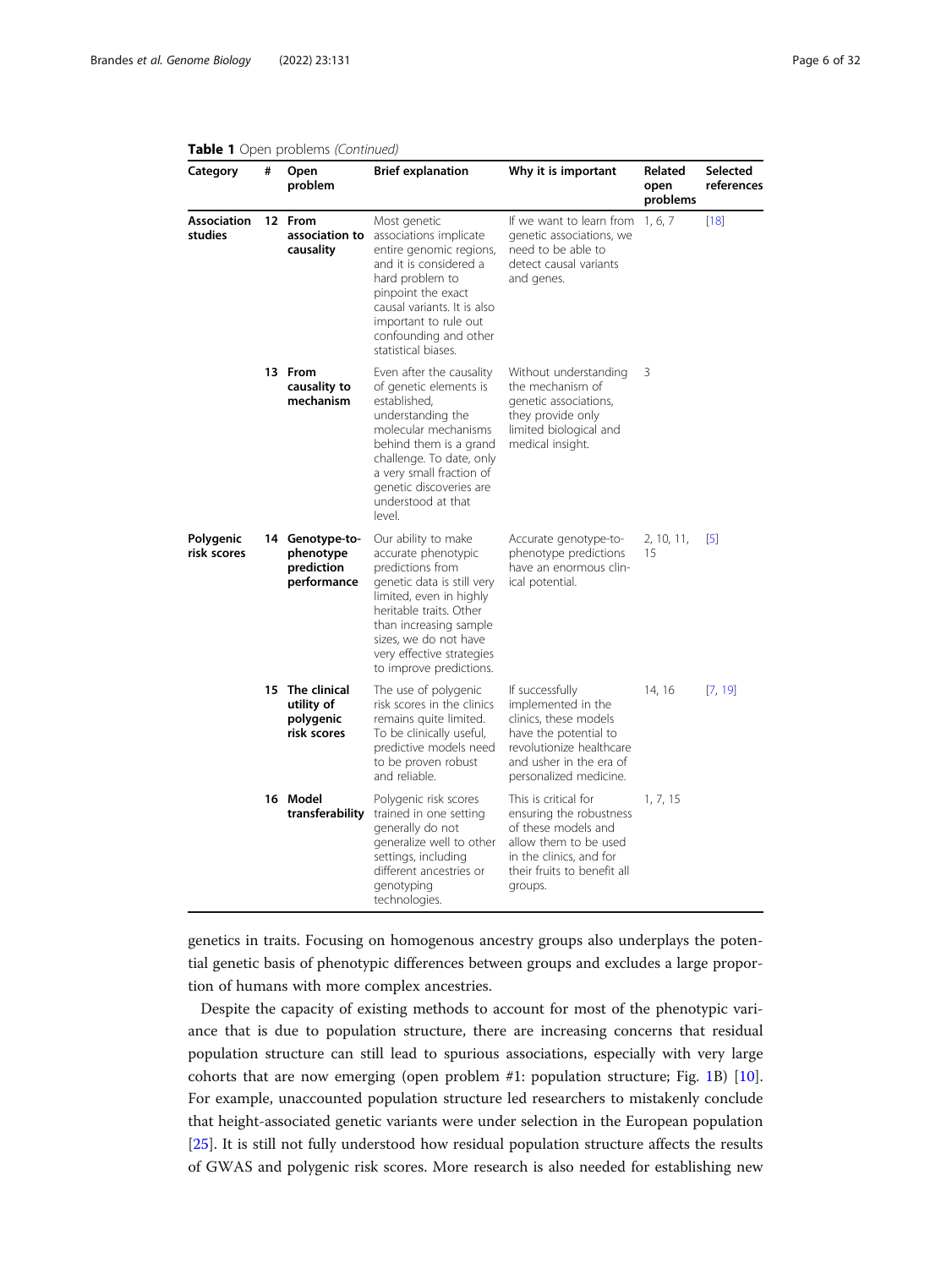<span id="page-6-0"></span>

Fig. 1 Population structure confounds human genetic studies. A The population that an individual is born into influences their genetics and their environment, which are the two components affecting traits. As a result, genetic associations with human traits are confounded by population structure. **B** Even when considering a specific human group and controlling for the major axes of genetic variation in a cohort, the allele frequency of some variants can still vary across populations and exhibit clear geographic patterns, a problem known as "residual population structure"

methods and practices to address the problem. Two strategies seem particularly promising: (i) studying more diverse populations (especially non-Europeans) and (ii) using family-based designs for genetic studies.

The absence of diversity in genetic studies is hard to overemphasize (open problem #7: ancestry diversity). Individuals of European ancestry are overwhelmingly overrepresented in contemporary cohorts and, as a result, most published results do not directly transfer to other ancestry groups [\[26\]](#page-29-0). The immediate implication is that many of the benefits of genetic studies are of little benefit to most of the world's population. Moreover, studies that are constrained to only one ancestry group may suffer from residual population structure driven by subpopulations of that ancestry group (e.g., across different geographic regions in Europe) [[10\]](#page-28-0). Hence, ancestry diversity is also an incredibly powerful strategy for avoiding spurious associations driven by population structure [[14\]](#page-28-0). The reason is that, while it is entirely possible for a variant to be spuriously correlated with a trait within one ancestry group due to specific subpopulations, it is unlikely to observe the same trend in an entirely different ancestry group. Thus, the replication of a genetic association across multiple ancestries is strong evidence for causality. In addition to more diverse datasets and increased awareness by researchers, there is also need for better analytical methods for robust analysis of cross-ancestry cohorts [\[14](#page-28-0)].

Another promising strategy to account for population structure is family-based studies [[13](#page-28-0)]. As an illustration, consider the case of trios, where the two parents of each studied individual are also genotyped. When testing an autosomal variant, one can focus on trios where at least one of the parents is heterozygous for the tested variant. According to Mendel's laws of heredity, the child is then expected to have exactly 50% chance of inheriting the variant from that parent and, crucially, this happens completely at random. By testing the fraction of transmitted variants among cases and controls (or,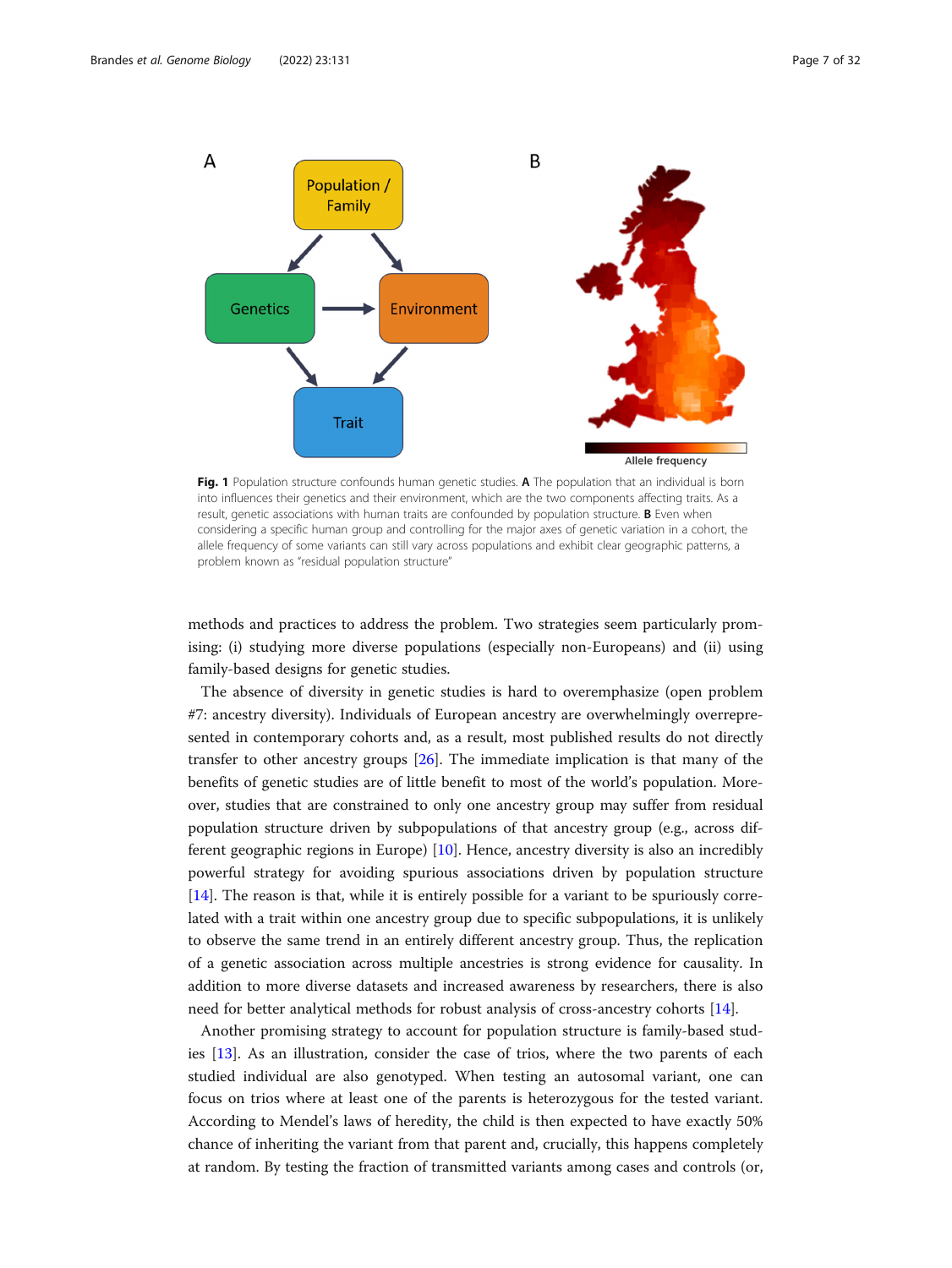in the case of a continuous phenotype, the correlation between the phenotype and the frequency of transmitted variants), one can establish a robust association. Since Mendelian transmission is random, once the parents' genetics is accounted for, this study design avoids the problem of population structure altogether. Like trios, more complex family structures can also be utilized in similar ways [\[13\]](#page-28-0). On the downside, families are harder to recruit than unrelated individuals. In addition, each trio comprises only a single datapoint, meaning that the effective sample size is only a third of the number of genotyped individuals.

While these days family-based studies are mostly used in the context of Mendelian traits, we argue that they should play a greater role in the study of complex traits [\[17](#page-28-0), [27\]](#page-29-0). It is becoming increasingly evident that certain questions in human genetics can be decisively answered only through this study design (Table [1](#page-3-0)). Accessible resources with an abundance of related individuals, on the scale of contemporary large-scale biobanks [\[28](#page-29-0), [29\]](#page-29-0), with rich genotypic and phenotypic data, could be a major force advancing the field. Unfortunately, such resources are still scarce (open problem #6: family-based vs. population-based cohorts). Contemporary family cohorts are not easily accessible and are typically restricted to specific phenotypes (e.g., [\[30\]](#page-29-0)). Also, methods combining and extracting signal from both familyand population-based data could be highly beneficial to the field. For example, an analysis of individuals from the UK Biobank, some of which are family relatives, showed an increase in statistical power compared to a filtered dataset of unrelated individuals (beyond the increase attributed to the larger sample size) [\[31\]](#page-29-0).

#### Linkage disequilibrium and the pursuit of causal variants

Linkage disequilibrium (LD) is the phenomenon that, due to inheritance through homologous recombination, individuals with a specific allele of one variant are likely to have a specific allele of a neighboring variant. A combination of multiple alleles that appear together in an individual across neighboring variants in a genomic region is often referred to as a haplotype. The resulting LD structure of correlated variants and haplotypes has profound implications for genetic studies [[3\]](#page-28-0).

In some ways, the phenomenon of LD is quite convenient. LD allows genotype imputation, namely the deduction of an individual's genotype across a large set of genetic variants from a much smaller set of variants. Genotype imputation relies on haplotype reference panels which provide the full haplotypes of a large cohort of individuals (e.g., 32,488 individuals in the Haplotype Reference Consortium [\[32](#page-29-0)] or 97,256 in TOPMed [[33\]](#page-29-0)). Like most genetic resources, haplotype reference panels and DNA microarrays are still somewhat biased towards individuals of European ancestry (although improvements have been made [[33](#page-29-0)]). As a result, the genetic coverage and quality of genotype imputation are typically lower for non-Europeans (open problem #7: ancestry diversity) [[14\]](#page-28-0). Additionally, the common use of external haplotype reference panels to account for LD in published GWAS results (e.g., to conduct a meta-analysis) yields biased estimates of the actual LD patterns in the original dataset and negatively affects downstream analysis [[34](#page-29-0)]. Publishing the full pairwise LD matrices together with the rest of the GWAS summary statistics could be a beneficial norm [[35](#page-29-0)].

Due to LD, genetic variation has far fewer degrees of freedom than would naively be assumed by the total number of variants in the human genome. Because of that,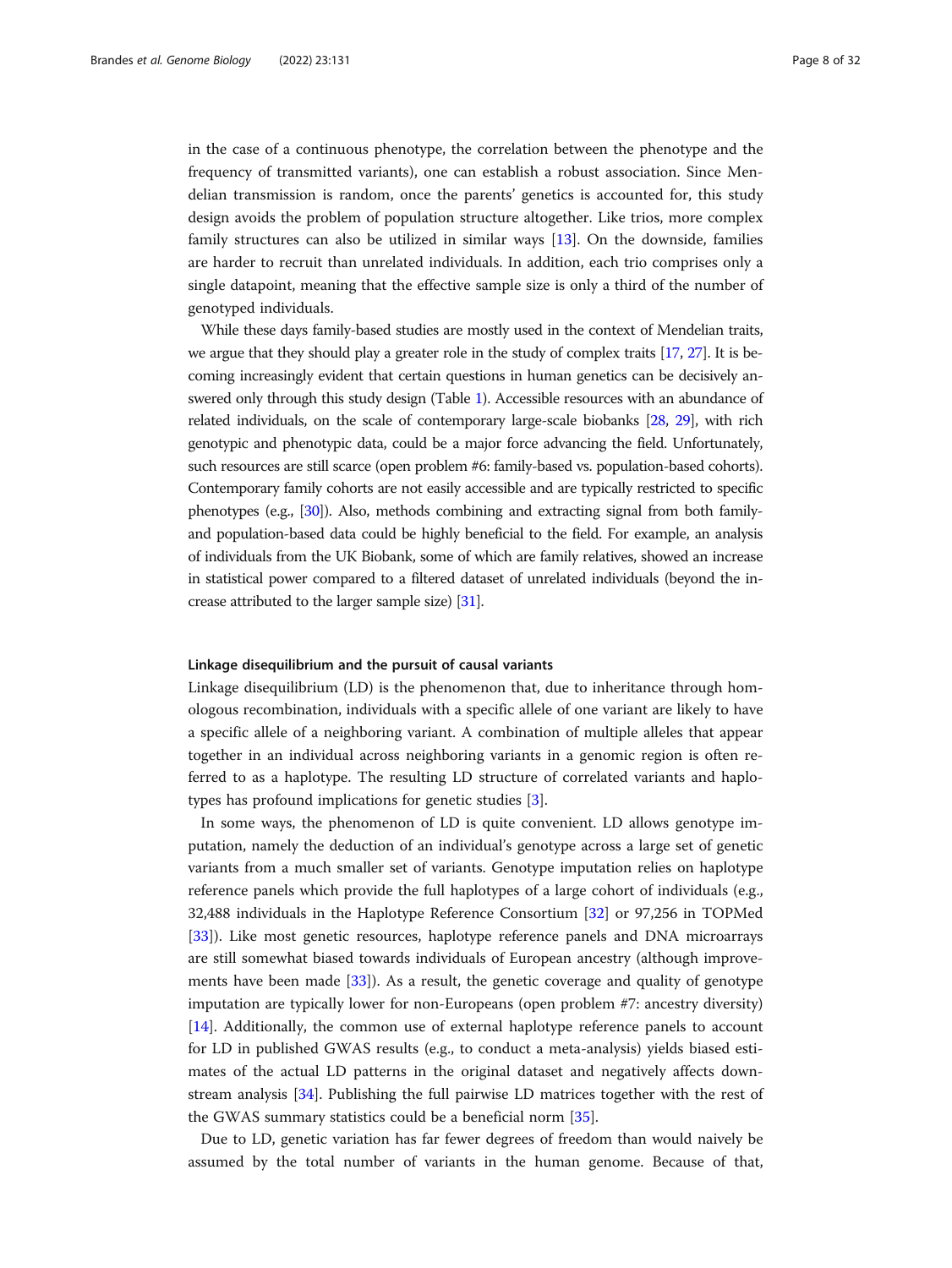adjusting the p-values that are independently derived for each tested variant in GWAS using Bonferroni correction would be too conservative. Instead, it is assumed that the LD structure in human is such that an individual's genotype has roughly 1M degrees of freedom, meaning a genome-wide significance threshold of 5E−08 (or an exome-wide significance threshold of 5E−07, derived from roughly 100K degrees of freedom). While these thresholds are the norm in genetic studies, more stringent cutoffs have been recommended under certain conditions [\[36](#page-29-0)].

A negative consequence of LD is its obscuring of causal variants. Even when a genomic locus is robustly established as causally linked to a phenotype, it is very difficult to tell with certainty which of the variants in that locus are behind that causal link, a task known as fine-mapping (Fig. 2A). Numerous fine-mapping methods have been developed [[34](#page-29-0), [37](#page-29-0)–[39](#page-29-0)]. These methods often appeal to Bayesian reasoning and rely on functional genomic annotations, under the assumption that causal variants are more likely to be located in functional sites of the genome. Despite these efforts and the great progress made, it is still an open problem how to establish the causality of a variant or a gene with certainty (open problem #12: from association to causality). In addition to method development, there is much room for the formalization of standards for establishing causality for research or clinical purposes [\[40\]](#page-29-0).

Cross-ancestry genetic studies can be very useful for fine-mapping, in a similar way to their utility in dealing with population structure (open problem #7: ancestry diversity). Since different populations show different LD structures, a cross-ancestry metaanalysis will generally point at a much smaller set of candidate causal variants within a genomic region (Fig. 2B) [\[4](#page-28-0), [14,](#page-28-0) [37\]](#page-29-0). However, if a genetic effect is unique to a specific population (e.g., due to interactions with other genetic or environmental factors), cross-ancestry analysis will not fine-map it effectively.

Another useful approach to pinning down the causal elements underlying genetic associations is to abandon the pursuit of specific variants and shift our attention to larger elements of the genome such as genes and pathways. Gene-based methods have become increasingly popular in recent years [[41](#page-29-0)–[45](#page-29-0)]. For example, there are methods detecting genes that are affected by variants influencing their expression to different levels in diseased cases compared to healthy controls [[43,](#page-29-0) [44\]](#page-29-0). Among the merits of



Fig. 2 Identifying causal variants in the presence of linkage disequilibrium. A A single causal variant is in linkage disequilibrium with other nearby variants. As a result, variants that are correlated with the causal variant also obtain significant p-values even though they are not causal. **B** Combining GWAS summary statistics from three different ancestry groups, each exhibiting a different linkage disequilibrium pattern, to fine-map the results. By assuming that only one of the variants is causal, it can be recovered with high confidence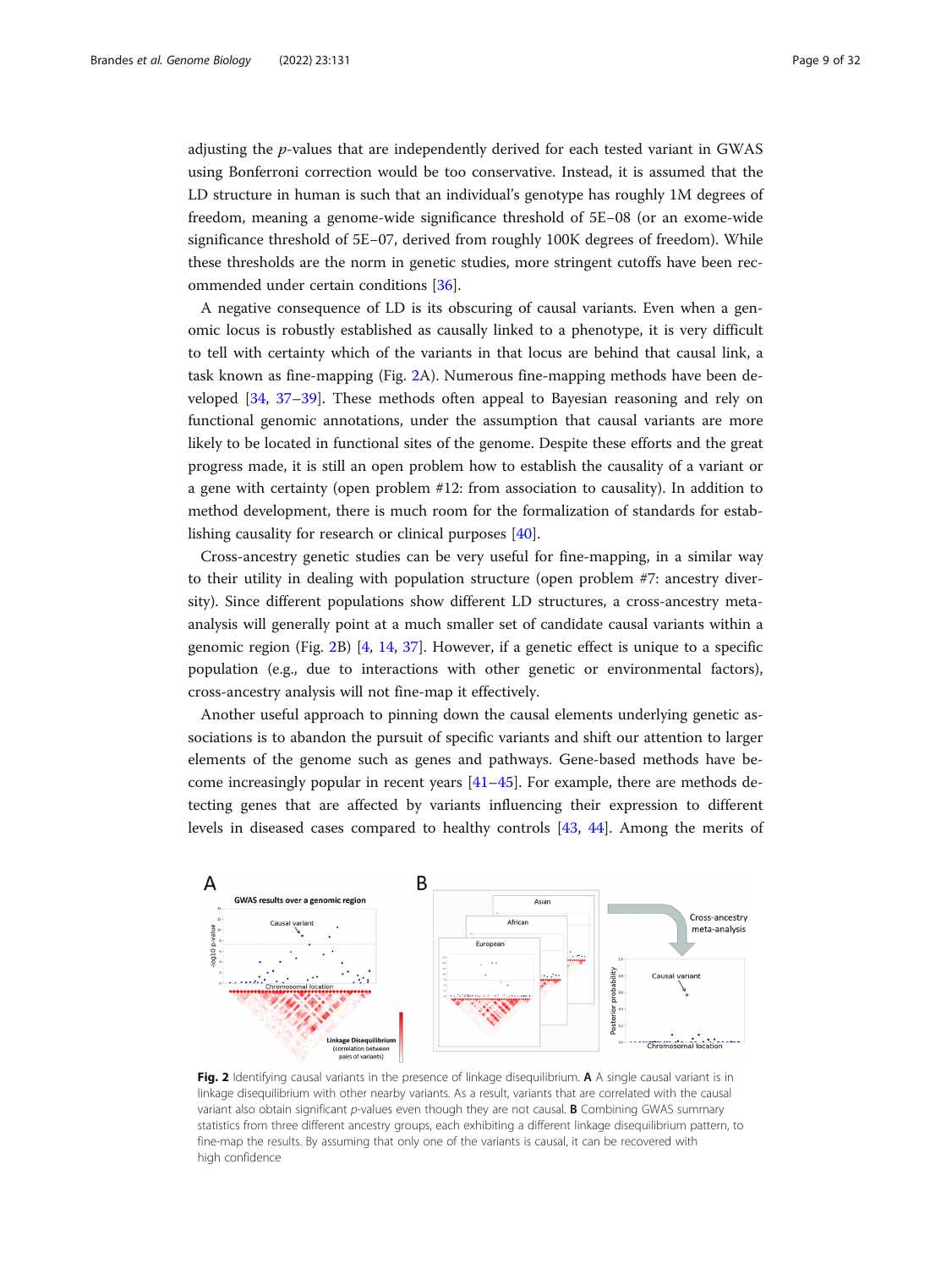gene-based methods are reduced burden of multiple testing, easier interpretation of associations, and the ability to aggregate signal spread across many variants. If distinct variants that are not in LD perturb the same gene (e.g., change its coding sequence or expression level) and are associated with the same trait, then this could comprise an overall stronger evidence for the causality of that gene. However, gene-based approaches are still susceptible to LD; it is possible that signal from nearby variants would leak into variants affecting the gene. Moreover, even in the absence of LD, the expression of genes is often correlated, meaning that the association between the phenotype and the expression of a causal gene could leak into other genes. Gene-based methods are also sensitive to modeling assumptions and the specific details of how they aggregate the signal spread across variants.

An important factor limiting our progress towards established standards for causality is the shortage of confirmed, experimentally validated causal variants that can be used as a gold standard for validation and evaluation of methods. As a result, evaluation of methods in the field is typically based on computational simulations (which are sensitive to modeling assumptions). In addition to empirical benchmarks, the research of causal variants could benefit from well-designed competitions (similar to the competitions held by the protein research [[46](#page-29-0), [47\]](#page-29-0) and genome interpretation [[48](#page-29-0)] communities).

# Direct vs. indirect effects

Even when a variant or a gene is proven causal, its phenotypic effect might be indirect. Direct genetic effects influence traits within the individuals who carry the causal alleles, while indirect genetic effects influence their relatives. Important types of indirect genetic effects include (i) parental effects (that influence traits in children through their parents), (ii) assortative mating (i.e., influences on mate choices, which in turn can lead to further parental effects), and (iii) sibling effects (which may also influence traits through the environment). While both direct and indirect genetic effects are causal, the distinction between them is often crucial. For example, when seeking drug targets to treat afflicted individuals, only direct genetic effects are expected to be relevant. Common analytical methods such as GWAS do not distinguish between direct and indirect genetic effects, and it is still very much an open challenge to effectively dissect the two. Family-based studies that control for parental genotypes, on the other hand, in addition to being useful for separating causal from confounding effects, can be used to further separate causal effects into direct and indirect effects (open problem #6: family-based vs. population-based cohorts) [\[18](#page-29-0)].

#### From causality to mechanism

Even among genetic effects for which causality is established, only a small fraction have a known, well-established biological mechanism (open problem #13: from causality to mechanism) [[49](#page-29-0), [50](#page-29-0)]. As most causal variants are in non-coding regions and exert weak effects, it is challenging to understand how they affect traits [\[4](#page-28-0)]. Without understanding how a variant affects a disease, it is of little use in providing biological insight on its etiology and progression.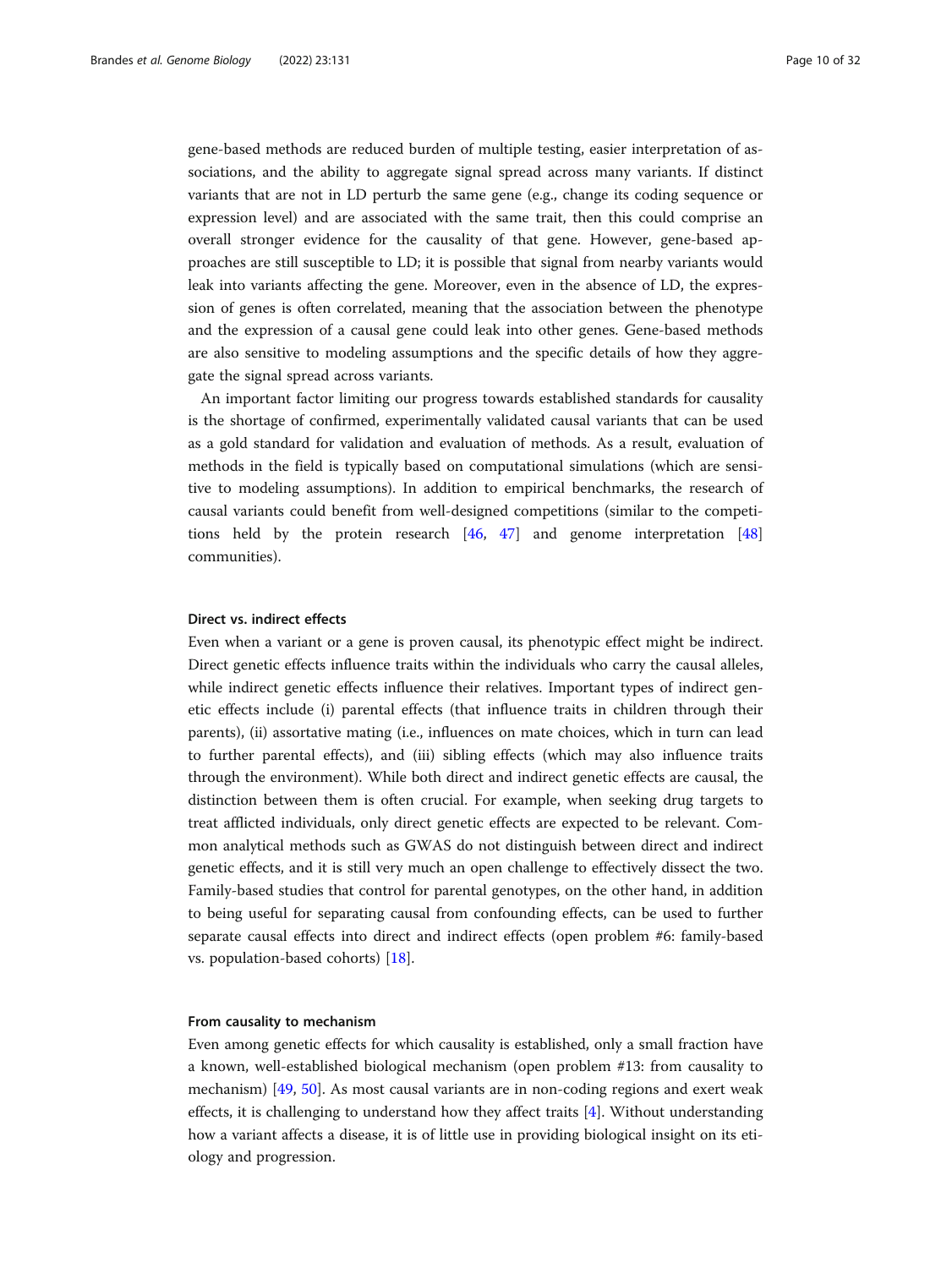At the beginning of the GWAS era, researchers were struggling to identify robust associations. It appears that nowadays we have the opposite problem: we are flooded with hundreds of thousands of genetic associations that we do not really know what to make of  $[4]$  $[4]$ . It was actually suggested that many complex traits are not only polygenic (i.e., genetically driven by many genes), but could in fact be considered omnigenic, namely that they are affected by most of the genes in the genome [[51\]](#page-29-0). While the term has also been used with reference to a specific mechanistic model suggested for such extreme polygenicity, here we use "omnigenic" simply to refer to extremely polygenic traits, irrespective of the mechanism. For example, it was estimated that more than 71% of the 1 Mbp regions in the human genome contain at least one schizophrenia risk variant [[52](#page-29-0)]. In such cases, additional mapping of genomic loci associated with omnigenic traits, without considering other factors (such as effect sizes), is not expected to substantially contribute to our understanding of mechanism.

One limitation in establishing causality and discerning mechanism that is specific to human genetics is our inability to run controlled experiments, which are an indispensable tool in plants and animals. There are however several strategies to utilize experimental methods in human genetic studies. One approach is to validate human genetic associations in other model organisms (e.g., by knocking out a homologous gene and observing the phenotypic effects on the animal). Another strategy is to look at cellular and tissue phenotypes for which experiments can be conducted as a proxy for the studied phenotype (e.g., using primary culture, human cell lines, or induced stem cells). We now possess high-throughput experimental methods that can not only functionally annotate fixed features of the genome (such as introns and promoters), but also detect the variable effects of genetic variation. For example, Perturb-seq, a recently developed method combining genetic perturbations with single-cell RNA sequencing, can detect variants that causally affect gene expression [\[53](#page-30-0), [54](#page-30-0)].

Using such experimental methods, we can observe the effects of genetic variants on cells and postulate on the mechanism of their effects on human traits. Functional genomic annotations derived from experiments (and curated in resources such as EN-CODE [\[55](#page-30-0)], GTEx [\[56\]](#page-30-0), or HCA [\[57](#page-30-0)]) are also useful for suggesting mechanistic interpretations. Unfortunately, experimental methods are still dramatically more expensive (in time, labor and money) than analytical methods. They also force additional decisions such as which cell types to study. Moreover, as many complex diseases and conditions are manifested at the organism level, without known cellular-level indicators, cell-based methods could be inadequate. In light of these challenges, devising experimental and analytical strategies for finding or guiding the search for biological mechanism would be of tremendous benefit.

The phenomenon of pleiotropy, where the same genetic factor affects multiple traits, can also complicate the study and discussion around the mechanism of genetic effects. For example, a variant may indirectly affect a trait through its influence on another trait (not to be confused with indirect genetic effects on other individuals, as discussed in the previous chapter) [[58\]](#page-30-0).

# Polygenic risk scores: unfulfilled potential

Considering the limitations of GWAS and the fact that even variants that are proven causal tend to exert only weak effects, raw GWAS results provide limited utility for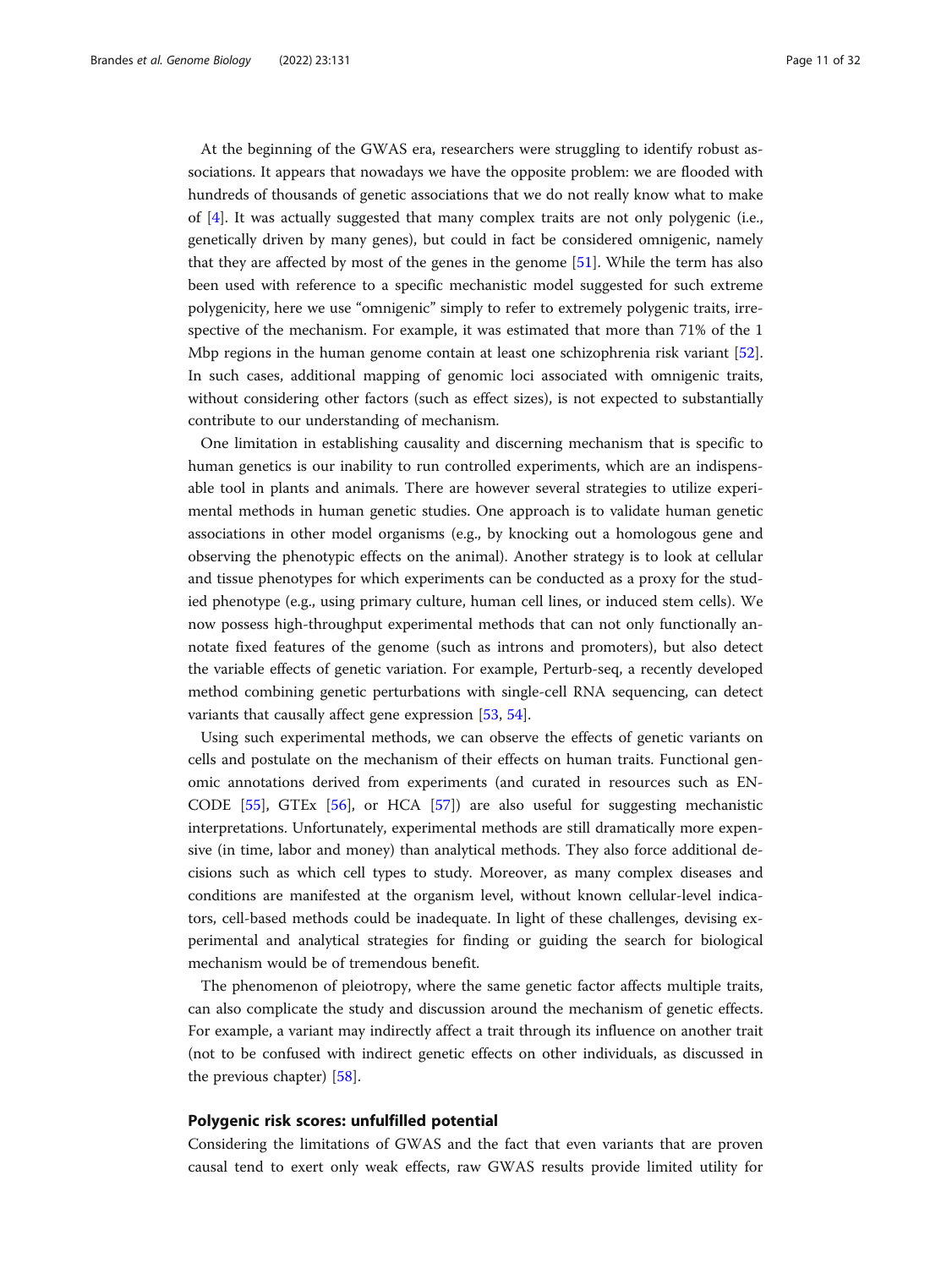predicting complex traits (e.g., to detect individuals who are at high risk of developing type 2 diabetes). To make a meaningful prediction about a complex trait, one has to aggregate the weak signals spread across many genomic regions. An analytical model aggregating an individual's genotype into an overall phenotypic prediction is called a polygenic risk score (PRS) [[5](#page-28-0)]. In essence, this can be seen as a machine-learning task: training a model that takes an input  $x$  (one's genotype, and optionally other variables) and outputs a prediction  $y$  (the individual's predicted trait value). It should be noted that some define PRS as strictly linear models (which aggregate variants by multiplying them with learned weights and summing the multiplication terms), but we prefer to define PRS more generally as any genotype-to-phenotype predictive model.

PRS can be trained in various ways. Given a sufficiently large cohort of genotyped and phenotyped individuals, one can train a PRS from scratch using standard machinelearning algorithms on individual-level data. More commonly, summary statistics of published GWAS results are meta-analyzed into a linear model [[5\]](#page-28-0).

Accurate and reliable PRS have the potential to transform healthcare. Many common diseases (including metabolic, psychiatric, autoimmune, and cardiovascular diseases) have a very substantial genetic component [\[59](#page-30-0)]. Knowing that individuals are at elevated or reduced risk for a specific disease could prioritize screening and follow-ups, guide diagnosis, and inform medical interventions [[7\]](#page-28-0). Unlike most clinical factors, genetic factors do not change throughout one's lifespan (although their interactions with environmental factors may). It follows that a person's genetics needs to be measured only once, and potentially provide many different PRS (for multiple traits) simultaneously. PRS could even update automatically as models improve.

However, despite over a decade of refining models with exponentially increasing cohort sizes, the predictive power of most PRS is still quite poor (open problem #14: genotype-to-phenotype prediction performance). While there has been some success in genetic prediction of specific phenotypes (such as height [[60\]](#page-30-0)), most diseases and clinically relevant traits are still far from the full potential of genetics-based risk assessment; the phenotypic variance explained by existing models is only a small fraction of the trait heritability, and most models do not reach clinical relevance [\[7\]](#page-28-0). Many of the potential reasons for the unsatisfying performance of PRS are linked to the question of missing heritability and to questions surrounding nonlinear genetic effects, which are addressed later. It remains an open question whether better methodology would allow us to substantially improve PRS performance without larger cohorts. A useful practical approach to improving PRS performance is to incorporate clinical factors into the predictive models on top of genetic markers (e.g., using body mass index and birth weight to improve type-2-diabetes PRS [\[61](#page-30-0)]). However, as of today, PRS-based risk assessment generally provides only marginal benefit on top of clinical predictors already used.

Another problem with PRS is in their capacity to generalize from the cohort they have been trained on to other settings, including different populations and genotyping technologies (open problem #16: model transferability). This is one of the main barriers for deploying these models in real-world clinical settings. In PRS, it is usually not necessary to pin down the causal variants (as non-causal variants that are only in LD with the causal variants can provide the same predictive power), but this may negatively affect model transferability due to population-specific LD patterns [\[19](#page-29-0), [26\]](#page-29-0). Other dissimilarities between populations that can limit model generalization include differences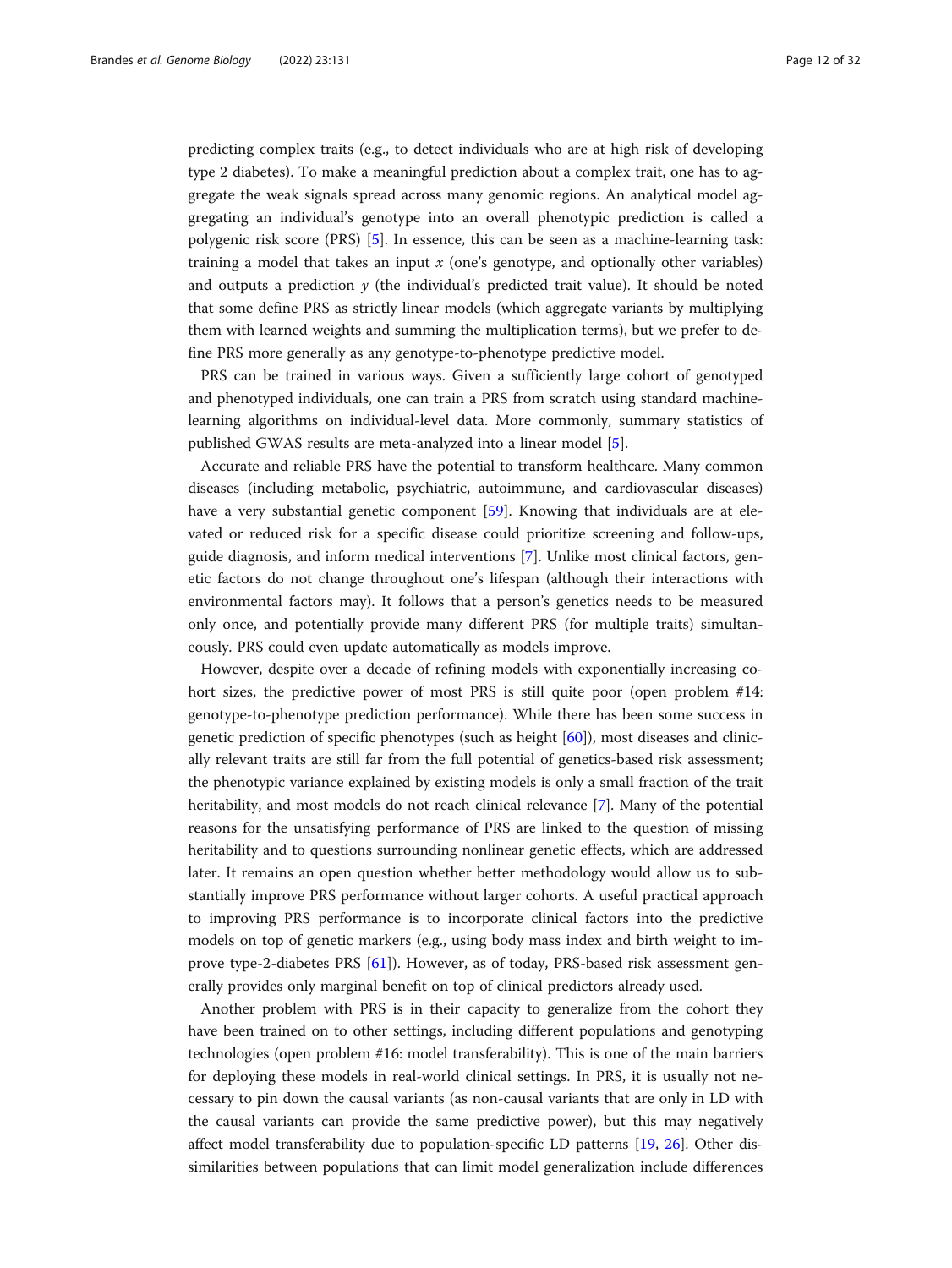in allele frequencies or effect sizes, or different interactions of the genetic effects with environment or other genetic factors. Like with many other problems in genetic research, here too it is extraordinarily helpful to use cross-ancestry data when training or finetuning PRS (open problem #7: ancestry diversity) [\[14\]](#page-28-0). When a PRS is transferred from one dataset to another, even when both are in principle of the same population, substantial declines in performance are still common [\[62\]](#page-30-0). The instability of PRS is often attributed to batch effects and to differences in genotyping technologies across datasets, but we still lack a good understanding of the reasons for these sensitivities. Even within the same dataset and ancestry group, prediction accuracy can vary based on characteristics such as sex, age, or socioeconomic status [\[63](#page-30-0)]. At present, we do not have a good theoretical framework estimating how much accuracy loss we should expect when transferring PRS between settings. Even more importantly, there is a great need of methods and strategies that would make PRS more robust and reliable. Such strategies could include adjustment and calibration of models to new settings, or training them to be more robust in the first place. Perhaps the ongoing revolution of causal inference could play a role in training PRS that capture causal signals instead of merely statistical associations which, in addition to many other benefits, would be more robust [\[64\]](#page-30-0).

### Genetics in the clinics: are we there yet?

Genetic tests are routinely used in many clinical settings, including parental screening, diagnosis of children with developmental disorders, and drug prescription [[40,](#page-29-0) [65](#page-30-0)]. To diagnose Mendelian traits, genetic counselors look for pathogenic variants that explain the observed phenotype and clinical history of the patient. However, a known variant with affirmed pathogenicity is not always found. For example, the Mendelian disease could be the result of a rare or de novo variant not previously reported. In the absence of conclusive pathogenic variants, genetic counselors may resort to more circumstantial evidence, such as the predicted functional effects of variants based on computational algorithms. The American College of Medical Genetics and Genomics recommends a five-tier system of classification for variants relevant to Mendelian disease, based on the strength of evidence supporting their role in the disease: (1) pathogenic, (2) likely pathogenic, (3) uncertain significance, (4) likely benign, or (5) benign [[40](#page-29-0)].

Another potential use of genetics is in drug prescription. Pharmacogenetics (sometimes referred to as pharmacogenomics) studies genetic variation underlying individual response to medication, which could be used to predict (i) individual drug dose, (ii) absence of response to a drug, or (iii) individuals at serious risk of toxicity if a drug is prescribed. For example, it is now a routine clinical protocol to test for the HLA-B\*57: 01 allele before prescribing the anti-HIV drug abacavir, which could lead to hypersensitivity reactions in carriers of this allele. However, current uses of pharmacogenetics as part of standard medical care are still limited to a small number of well-established associations [\[65](#page-30-0)].

In contrast to its immense utility for Mendelian traits, genetics is rarely used as part of routine clinical practice when dealing with complex traits. This is an enormous unfulfilled opportunity, since complex diseases comprise most of the burden of diseases in developed countries, and there is a lot to gain from early intervention. The GWAS literature reporting on over 200,000 genotype-phenotype associations is almost never directly used by clinicians. Clinical practice calls for a much stronger burden of proof,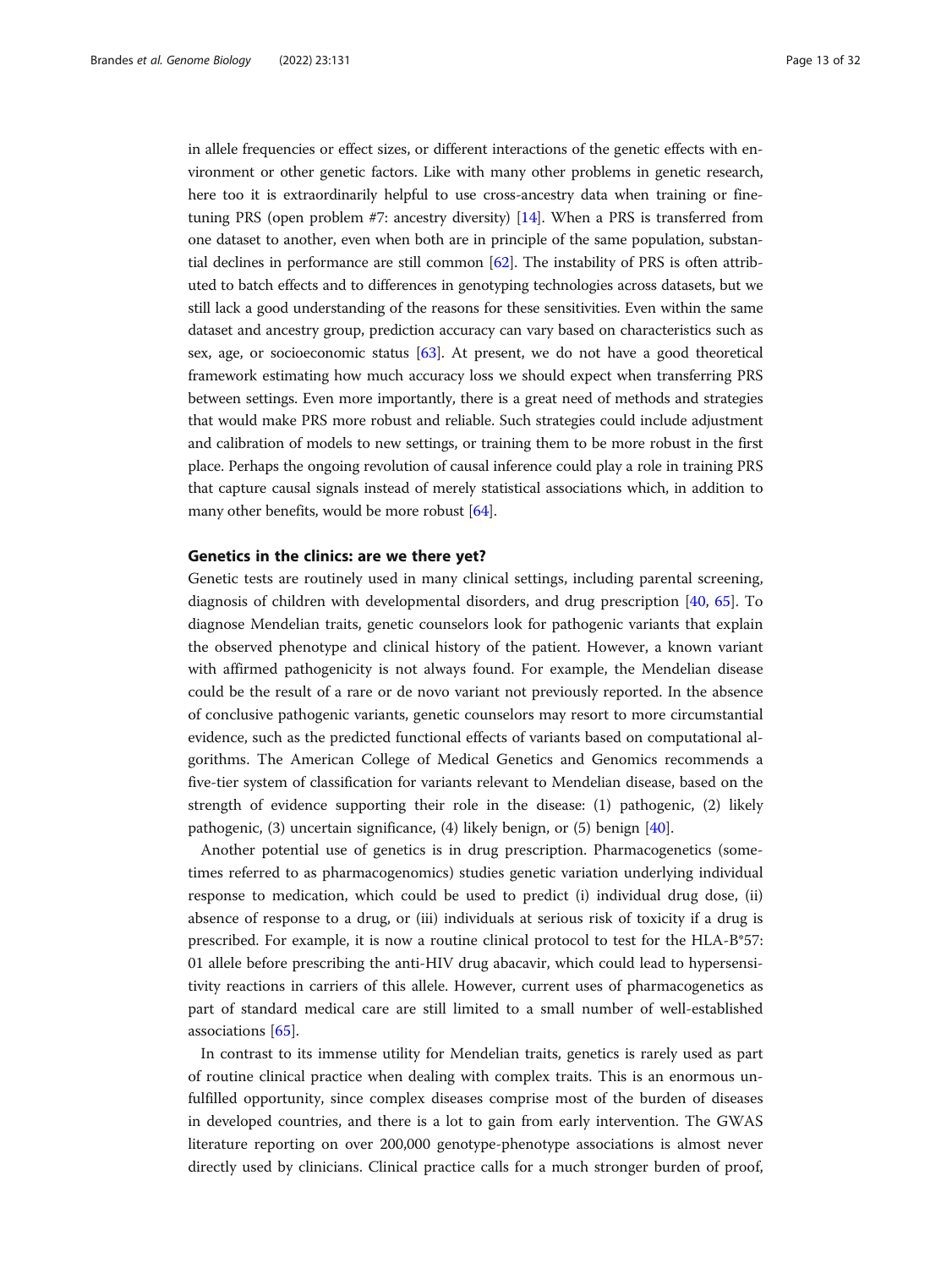and the weak effect sizes associated with most GWAS results do not generally justify substantial deviations from routine medical care. Some exceptions exist, mostly related to cancer predisposition (e.g., testing variants in BRCA1 and BRCA2 to screen for breast and ovarian cancer [[66\]](#page-30-0)).

Unlike raw GWAS results, PRS have the potential to revolutionize healthcare. But, as of today, PRS are not yet adopted in clinical settings in a meaningful scale [[7](#page-28-0), [19](#page-29-0)]. To be accepted by the medical community, the clinical utility of PRS should first be established (open problem #15: the clinical utility of polygenic risk scores). Part of the problem is the aforementioned issues of PRS having, for the most part, limited predictive power (open problem #14: genotype-to-phenotype prediction performance) and generalizability (open problem #16: model transferability). On top of that, proving the reliability and robustness of PRS-guided protocols over classic medical protocols is a complex process which could require randomized-controlled trials. Expensive clinical trials are mostly required in cases where risky policy changes are attempted (for example, delaying mammographic screenings beyond the recommended age for low-risk women). When genetics is only used to take extra precautions (for example, undergoing colonoscopy screening earlier in life than would otherwise be recommended), there is usually no need for full clinical trials, but health care providers would still want to see good evidence that the decision is sensible and cost-effective. When considering the clinical utility of PRS, it should be kept in mind that they need not provide clear predictions for all or even most individuals. Identifying a subset of individuals who are at elevated or reduced risk for disease is sufficient in many settings [\[7](#page-28-0)]. Above all, PRS should be seen as a supplement, not replacement, for traditional risk prediction models [[19](#page-29-0)].

In the long run, genetic studies (and PRS in particular) could have additional clinical applications, for example in screening human embryos for complex diseases or other polygenic traits (which raises both ethical and practical concerns) [\[67,](#page-30-0) [68\]](#page-30-0).

## Heritability estimates and controversies

#### What is heritability and why is it important?

Human genetics literature is filled with estimates of heritability for various human traits based on a variety of methods. For example, a recent study on the heritability of 551 complex traits (based on the UK Biobank) estimated height to be around 70% heritable and fluid intelligence score around 25% in the white British population [[59](#page-30-0)]. Another study estimated the heritability of schizophrenia at 80% (based on the Nationwide Danish Twin Register) [\[69](#page-30-0)]. But what do these numbers actually mean?

The heritability of a continuous trait is defined as the fraction of the trait's variance that is due to genetic variation [\[6](#page-28-0)]. Mathematically, it is defined as  $H^2 = Var(G)/Var(P)$ where  $Var(P)$  is the overall trait variance of the trait and  $Var(G)$  is the variance of the genetic component of the trait. While this definition appears simple, it involves certain assumptions and nuances that are easy to miss or misinterpret. First, this definition does not naturally apply to binary traits. To define the heritability of a binary trait (e.g., schizophrenia), it is typically assumed that there exists a continuous liability score underlying its manifestation (i.e., the trait manifests when the liability score is above a certain threshold). The heritability of the binary trait is then defined as the heritability of that latent continuous score [\[70\]](#page-30-0). Another important nuance is that heritability is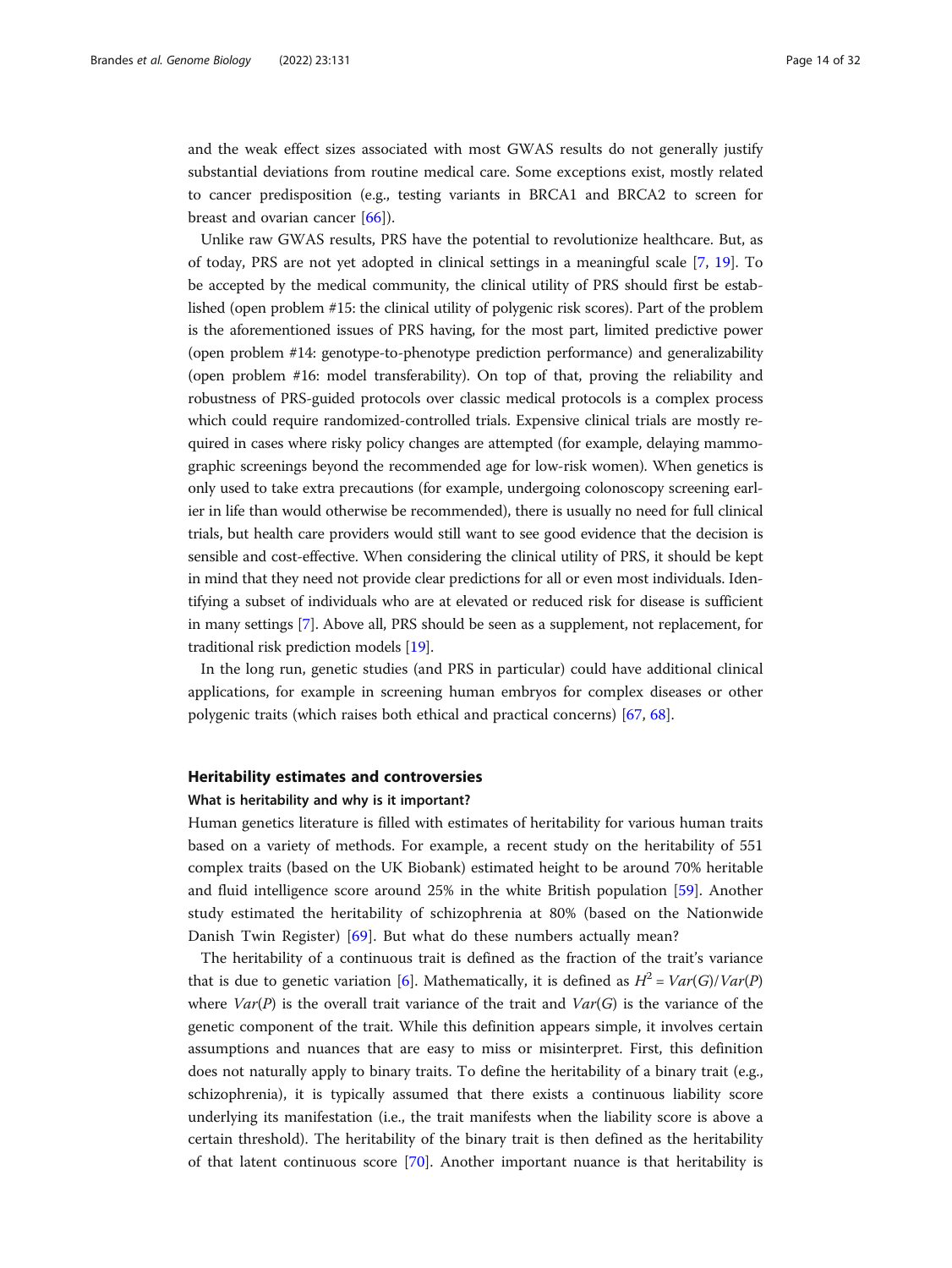(by definition) context-specific, and not a fundamental property of nature; it is defined for a specific population in a specific time and place. For example, as societies become wealthier, human height becomes less contingent on access to nutrition and, as a result, it is expected that more of the variance would be the result of genetic differences. As a result, we expect to see human height becoming more heritable. Another crucial question about this definition (which we address later) is what exactly is meant by "the genetic component of the trait"  $(G)$ .

There are many motivations for estimating the heritability of a trait. Primarily, it is very useful for guiding genetic research. For example, it could be used to anticipate the theoretical limit of the performance of PRS, letting us know how far we are from a complete analytical model of a trait's genetic architecture. Likewise, heritability estimates often provide justification for further genetic studies. From a clinical perspective, it can inform family members of their risk to develop a disease diagnosed in their relatives. Heritability sometimes also arises in the face of social questions. For example, there is an ongoing debate in economy to what extent income inequality and social mobility are determined by socioeconomic status at birth vs. immutable genetic factors (as well as indirect effects from the genetics of the parents) [[71\]](#page-30-0). Another motivation for heritability estimates is simple curiosity: studies proclaiming to what extent variations in different traits are due to genetics often attract the public's attention.

#### Methods for estimating heritability

As alluded to, explicitly modeling the genetic component of a trait through PRS generally provides only a weak signal. Therefore, estimating the variance of the genetic component of a trait requires more sophisticated methods. There are many heritability estimation methods. While they often involve complex mathematical analysis, the underlying principle shared by all methods is straightforward: the more heritable a trait is, the more we expect individuals who are genetically similar to also be phenotypically similar. By making certain assumptions about the genetic architecture of the trait and analyzing the association between genetic and phenotypic similarities, a trait's heritability can be estimated. There are three main categories of heritability estimation methods: (i) twin studies, (ii) genomic relatedness, and (iii) family-based methods (Fig. [3\)](#page-15-0). Each methodological category is suited for distinct types of data, is subject to different assumptions, and has unique strengths and weaknesses.

The classic method for estimating heritability is through twin studies (Fig. [3](#page-15-0)A) [[72](#page-30-0)]. In such studies, monozygotic (identical) twins are compared to dizygotic (non-identical) twins. If a trait is heritable, we expect monozygotic twins to be more phenotypically similar than dizygotic twins. Knowing that monozygotic twins are 100% genetically similar, whereas dizygotic twins have only 50% chance of having the same parental allele transmitted to them (in variants that are heterozygous in one of the parents), Falconer's formula can be derived. The formula states that the heritability of the trait is  $H^2 = 2(r_{MZ} - r_{DZ})$ , where  $r_{MZ}$  and  $r_{DZ}$  are the phenotypic correlations between monozygotic and dizygotic twins, respectively [\[73](#page-30-0)]. Notably, twin studies make the assumption that monozygotic twins do not share a more similar environment than dizygotic twins. It also assumes lack of genetic (GxG) and gene-environmental (GxE) interactions (which we discuss later). The greatest strength of this method is that, unlike all other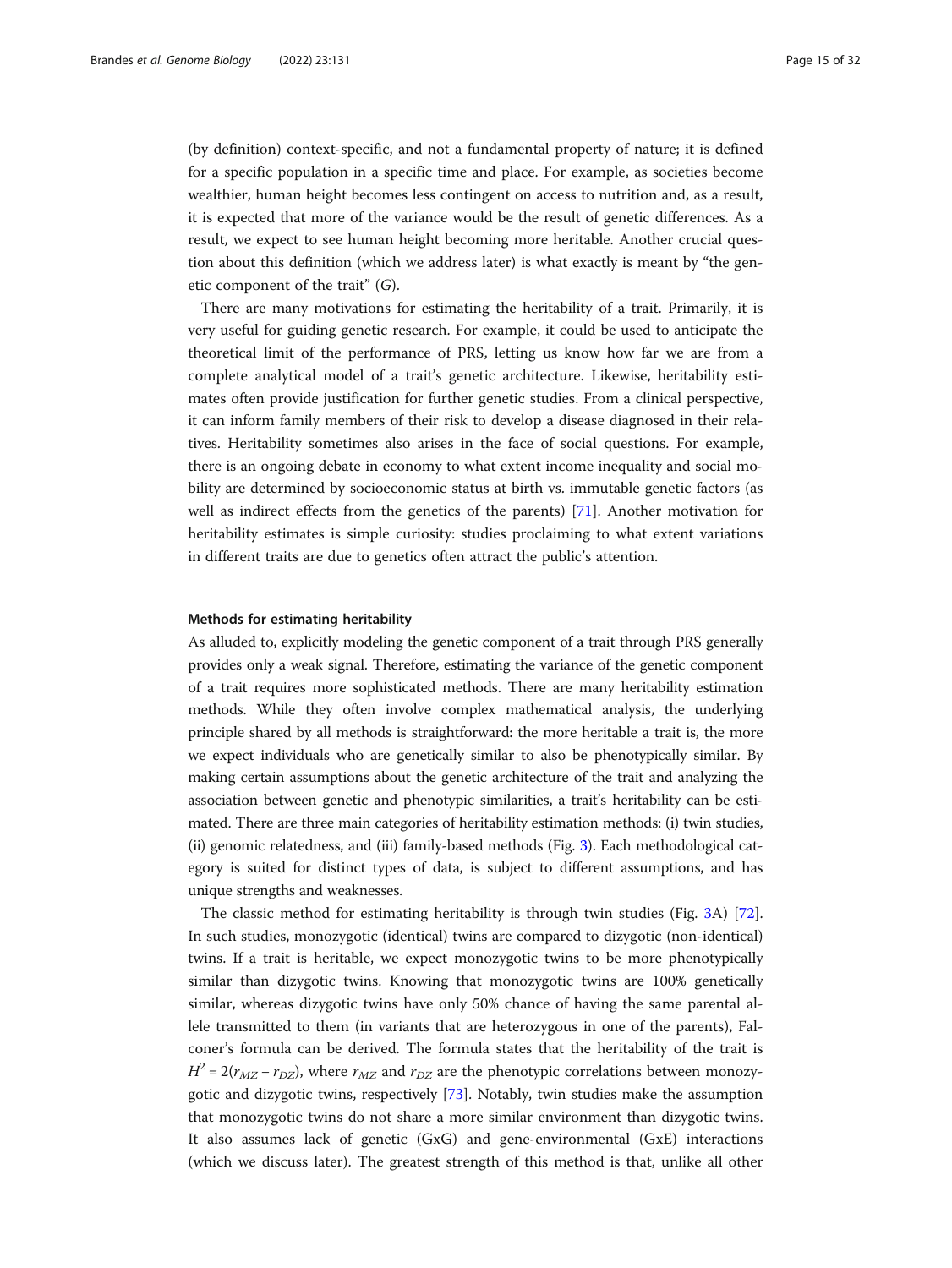<span id="page-15-0"></span>

Fig. 3 Estimating heritability. Common methods for estimating the heritability of human traits. A In twin studies, heritability is estimated by the degree to which monozygotic (identical) twins are more phenotypically similar to each other than dizygotic (non-identical) twins. **B** In GREML, heritability is estimated by comparing genetic and phenotypic similarities across pairs of unrelated individuals. C In family-based methods, given a pair of individuals and their parents, the degree to which they are more genetically similar than would be expected from their parents can be compared to their phenotypic similarity to estimate the heritability of the trait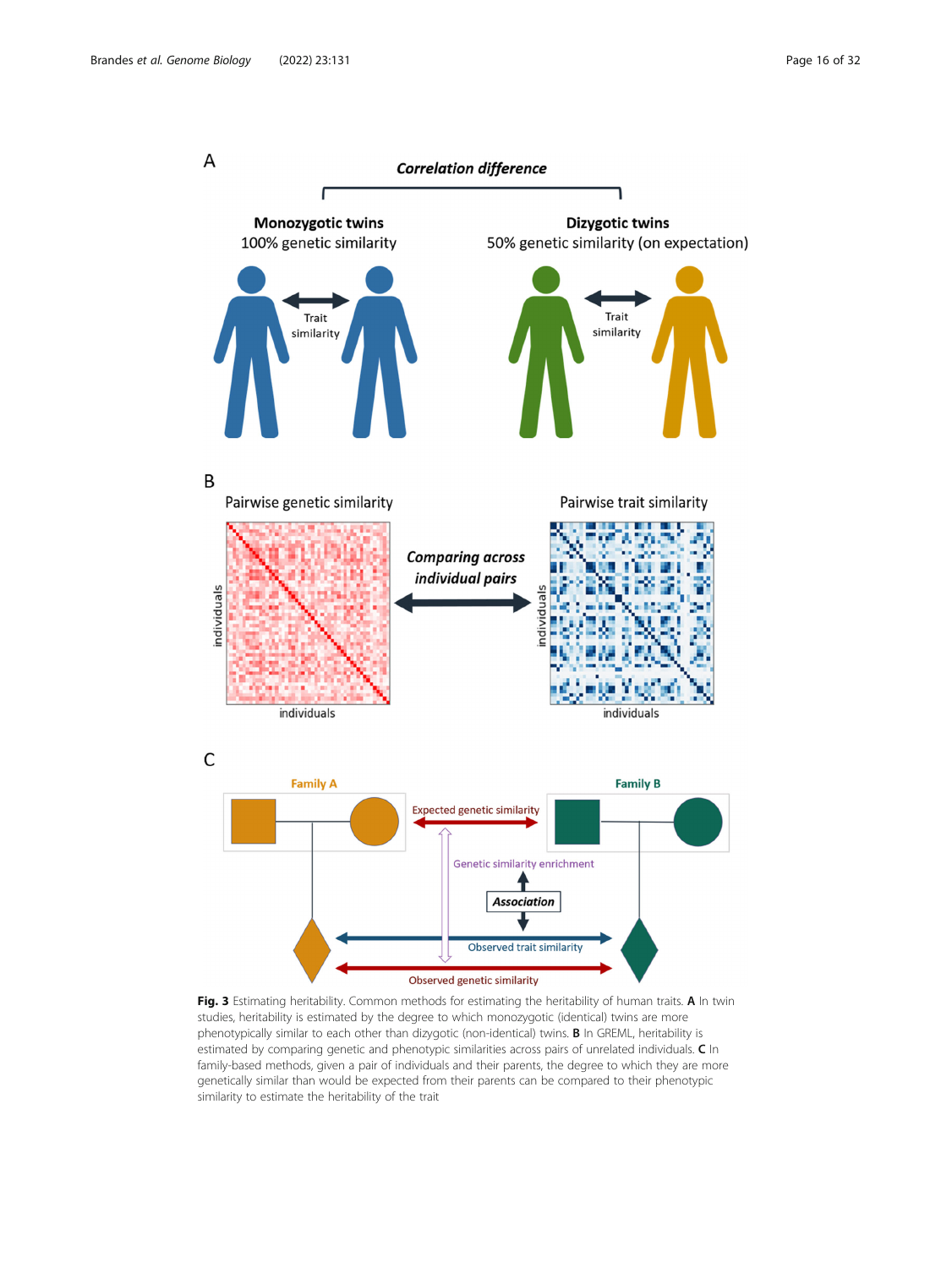methods, twin studies do not require genetic data at all, only phenotypic measurements. For this reason, twin studies had provided heritability estimates long before genetic sequencing became a viable technology.

A second class of methods for estimating heritability, which has become popular since the era of GWAS, leverages genetic cohorts of unrelated individuals and includes methods such as GREML (Genomic Relatedness Restricted Maximum Likelihood) and LDSC (Linkage Disequilibrium Score Regression) [[74\]](#page-30-0). GREML estimates heritability by calculating and comparing all pairwise similarities between a cohort's individuals with respect to both genotype and phenotype (Fig. [3](#page-15-0)B). LDSC estimates heritability by relating the estimated effect sizes of variants to their LD scores (defined as the sum of a variant's squared correlations with all other variants). The more heritable a trait is and the more a variant is in LD with other variants (and thus able to "borrow" signal from them), the stronger effect sizes become (on expectation). LDSC has the advantage that it requires only publicly available summary statistics. An important weakness of these methods is their sensitivity to population structure and other environmental biases [[17\]](#page-28-0). As in GWAS, population structure is commonly accounted for in GREML and LDSC by using the top principal components of genetic variation. However, there are concerning indications that residual population structure could still bias their results (open problem #1: population structure) [\[10,](#page-28-0) [17\]](#page-28-0).

A third class of methods utilizes family-based data on genotyped relatives [\[75](#page-30-0)]. The key idea here is to assess whether related individuals with greater than expected genetic similarity also share a greater than expected phenotypic similarity (Fig. [3](#page-15-0)C). By accounting for the genetics of parents, family-based methods are insensitive to most environmental biases undermining twin and cohort studies, including population structure. The family-based approach also captures only direct genetic effects (unlike cohort-based methods which also capture indirect effects) [[18\]](#page-29-0). On the downside, it is harder to obtain a sufficient number of samples required for accurate heritability estimates (due to the difficulty of recruiting families).

#### Types of heritability

A crucial difference between heritability estimation methods is the type of heritability they measure. Earlier we gave the definition of  $H^2$ , known as the broad-sense heritability. This is the type of heritability that twin studies presume to measure (although, as we later discuss, genetic interactions and environmental biases can lead to overestimation of the true heritability). Another type of heritability, known as the narrow-sense heritability (denoted  $h^2$ ), reflects only the additive part of heritability, namely the part that can be compared as a linear combination of individual constant of the Since the that can be expressed as a linear combination of individual variant effects. Since the genetic component of a trait could also include non-additive genetic effects, it generally holds that  $h^2 < H^2$ .

Heritability estimation methods that rely on genotype data typically capture only the additive genetic effects of the genotyped variants. This type of heritability is called the SNP heritability (denoted  $h_{SNP}^2$ ), and it of course depends on the exact set of variants used to estimate it. The question which variants are reflected by a heritability measure (all variants or only a subset) is in principle orthogonal to the question what types of effects are reflected (only additive or also non-additive). But in practice, commonly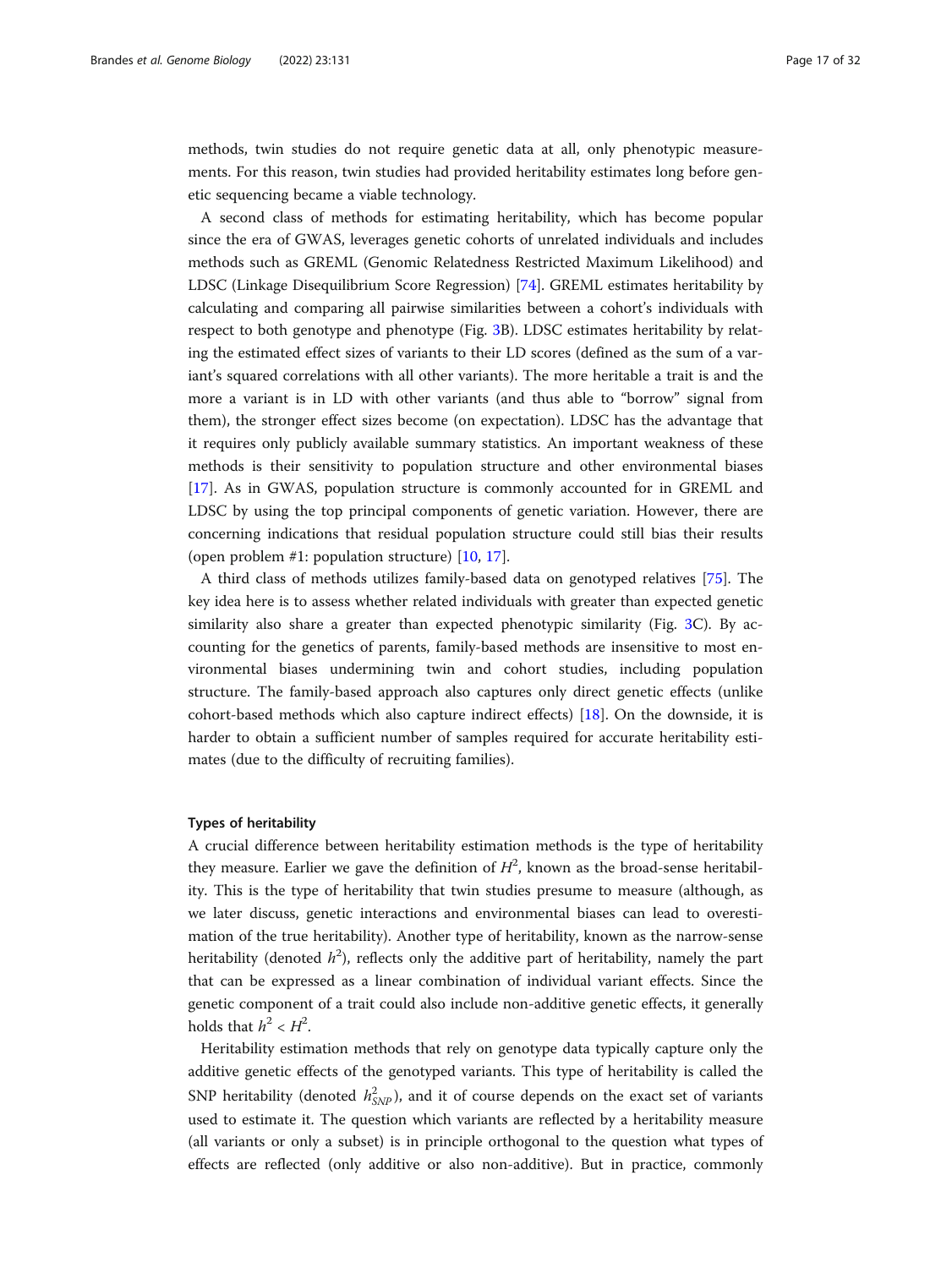used methods either presume to measure the entire heritability  $(H^2)$ , as in the case of twin studies, or only the additive component reflected by genotyped variants  $(h_{SNP}^2)$ , as in the case of GREML and LDSC.

# Interpreting heritability

In the presence of so many methods for estimating heritability, each defining heritability somewhat differently and making specific assumptions about the genetic architecture of human traits, there is an ongoing debate on which methods should be considered the most reliable and how to interpret the numbers they produce (open problem #10: heritability estimate interpretation). The problem is aggravated by the sensitivity of the methods to modeling assumptions and the fact that different methods often provide different estimates [\[75](#page-30-0), [76](#page-30-0)], even for methods of the same family [\[77](#page-30-0), [78](#page-30-0)]. For example, estimates of heritability may range from 45 to 80% for height, 23 to 57% for total cholesterol levels, and 17 to 43% for educational attainment (i.e., number of years of education), depending on the method and population studied (and whether broad-sense or narrow-sense heritability is sought) [\[75](#page-30-0)].

As mentioned, one of the motivations to estimate heritability is getting a sense of how much predictive power we can expect from PRS. But does it mean that a trait's heritability is an absolute upper bound on the performance of a PRS? Since heritability estimation methods are never completely assumption-free, it would probably be a mistake to interpret these numbers as strict upper bounds that could never be exceeded. Furthermore, population structure and indirect genetic effects may allow genetics to capture phenotypic variance above  $H^2$ . Rather than a strict upper bound, it is probably more sensible to see heritability estimates as a crude assessment for the theoretical limit of PRS, given our current knowledge.

#### The missing heritability problem

It was noticed early on that discovered genetic associations tended to explain only a small fraction of the heritability of most complex traits. The phenomenon was named "the missing heritability problem," expressing confusion about where most of the heritability was hiding [[16](#page-28-0)]. Later, the focus of the problem has somewhat shifted, and nowadays the term "missing heritability" more commonly refers to the gap between heritability estimates from genotype and twin data [[17](#page-28-0)]. Formally, it is generally the case that  $h_{PRS}^2 \ll h_{SNP}^2 \ll h_{twin}^2$ , where  $h_{SNP}^2$  and  $h_{twin}^2$  are the heritability estimates obtained from genotype- and twin-based methods, respectively, and  $h_{PRS}^2$  is the fraction of the phenotypic variance explained by a concrete PRS. Both of these inequalities reflect possible gaps in our understanding of the genetics of human traits (open problem #11: missing heritability). The first gap  $(h_{PRS}^2 \ll h_{SNP}^2)$  is more easily explained by simple statistical considerations, specifically the fact that many complex traits are highly polygenic and involve mostly weak effects (or strong but rare effects), meaning we might not have sufficient statistical power to capture the entire SNP heritability with GWAS and PRS (although this may change with greater sample sizes). The second gap  $(h_{SNP}^2 \ll h_{twin}^2)$  necessarily reflects a failure of at least one of the two heritability estimation approaches to capture the true (broad-sense) heritability  $H^2$ .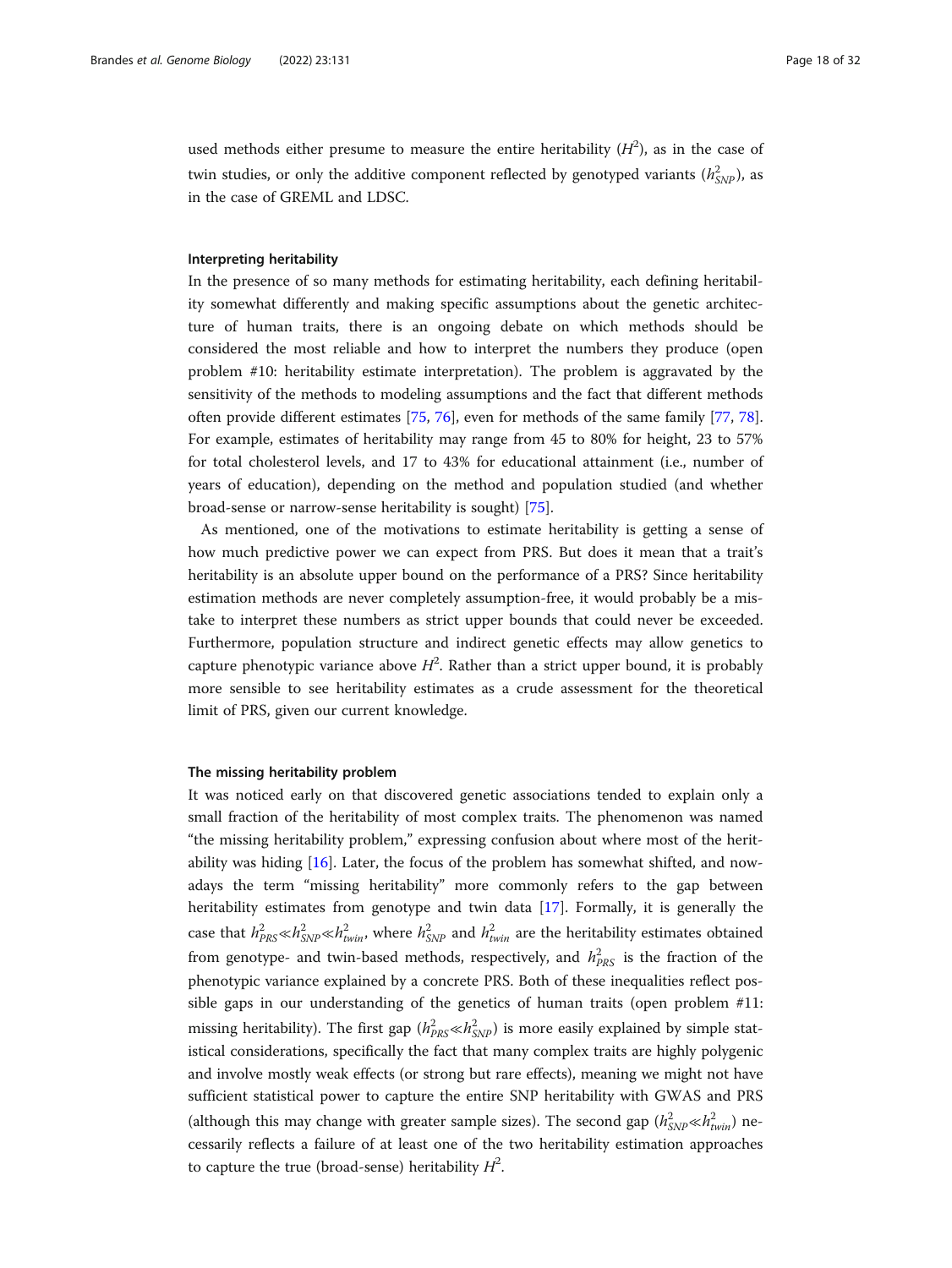Some explanations for the  $h_{SNP}^2 \ll h_{twin}^2$  gap argue for overestimation of the true heritability by twin studies, due to genetic interactions creating "phantom heritability" or mistaking of the effects of greater environmental similarities between monozygotic twins for genetic effects [\[17](#page-28-0), [76](#page-30-0)]. Other theories argue for underestimation by SNP heritability. The most prominent of these theories sees rare, ungenotyped variants as the main source of missing heritability. Other explanations point out that SNP heritability could also be biased due to residual population structure [\[10,](#page-28-0) [17\]](#page-28-0), environmental biases [[75\]](#page-30-0), indirect genetic effects [\[18](#page-29-0)], and genetic interactions (discussed later).

Some go as far as arguing that the whole notions of heritability and missing heritability are ill-posed and that these statistical models are based on too many assumptions to be taken at face value [\[79\]](#page-30-0). Under this view, it could be more productive to forsake heritability estimates at this point (or at least to treat them as qualitative rather than quantitative assessments) and focus instead on improving predictions.

# Rare variants

Perhaps the most discussed potential source of missing heritability is rare variants. Variants exerting strong phenotypic effects are expected to be under intense selective pressure, and therefore remain at low frequency. As a result, genetic effects on complex traits are usually constrained to either common variants exerting weak effects or rare variants with strong effects; both are statistically hard to detect and quantify.

After analyzing very large cohorts of whole-genome sequencing (which have only become available in recent years), some argue that most of the heritability can now be explained and that the missing heritability problem should be considered resolved [[80](#page-30-0)], but this is still highly controversial [[17](#page-28-0)] and some works argue that rare variants have overall limited contribution to heritability [\[81](#page-30-0)]. In mice crossed from two inbred strains, where the allele frequency of all variants becomes either 0/100% or close to 50% regardless of how rare they were in the original population (thereby breaking the natural negative correlation between allele frequency and effect size), genetic associations were shown to explain a much larger fraction of the phenotypic variance, suggesting that the overall contribution of rare variants might be substantial [[82\]](#page-30-0). Whether or not rare variants alone are the main source of missing heritability, by now there is a lot of evidence that they play an important role in many complex traits [\[83](#page-30-0)]. Unfortunately, genetic studies still rarely deal with rare variants, and there is shortage of wholegenome and whole-exome sequencing cohorts that can capture them (open problem #4: rare variants).

A key problem in dealing with rare variants is that sequencing is still considerably more expensive than SNP-array genotyping, and reduction in sequencing costs has stagnated in recent years [[26](#page-29-0)]. As a result, there is a real trade-off between the quality and quantity of genetic data, and it is not clear which of the two is more critical. The recent release of hundreds of thousands of whole-exome and whole-genome sequences by the UK Biobank [\[84\]](#page-30-0), in addition to SNP-array genotypes over the same individuals, could provide valuable insight into the cost-effectiveness of different types of genetic data. Another problem is that even after a large cohort is fully sequenced, it is not entirely clear how to interpret rare variants. Association studies and PRS typically require variants to be frequent enough to accurately assess their effects. Dealing with rare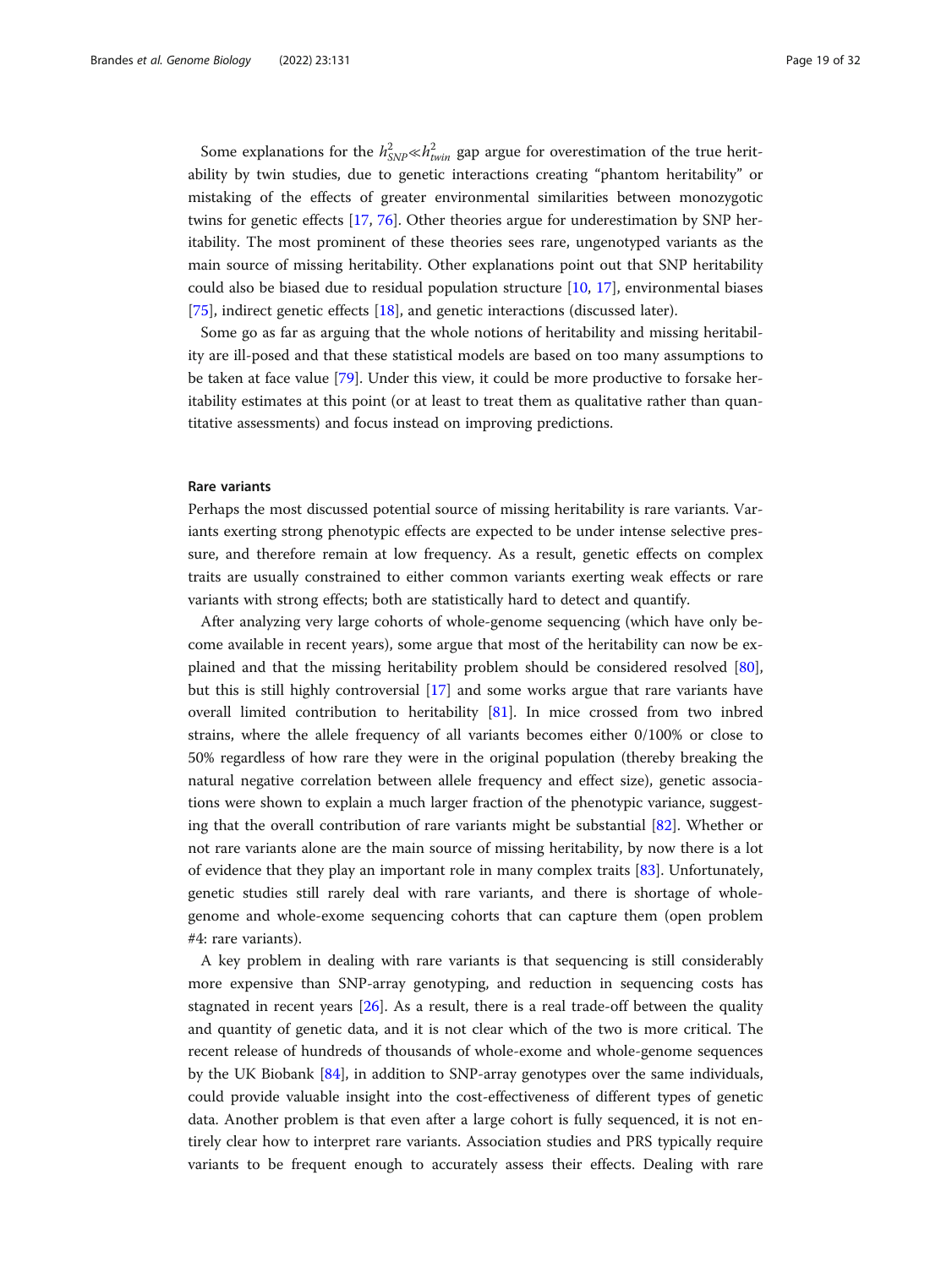variants may require more sophisticated methods that look beyond the statistical patterns of specific variants. A promising class of methods is burden tests, which consider the aggregated effects of multiple variants sharing the same gene or genomic locus [[41](#page-29-0)–[45](#page-29-0), [83\]](#page-30-0). Another approach to analyzing the effects of rare variants would be to leverage family studies [\[27](#page-29-0)]. Additional problems with rare variants are that they are more sensitive to residual population structure [\[17](#page-28-0)] and quality control (as it is harder to distinguish true variants from sequencing errors in the presence of limited data).

# Non-additive genetic effects: oversight or non-issue?

# The additive genetic model

Nearly all methods for studying the genetics of complex human traits, from GWAS to PRS to heritability estimates, assume additivity in the effects of variants. The typical additive model for a continuous trait is  $y = \beta_1 g_1 + ... + \beta_k g_k + \epsilon$ , where y is an individual's phenotype value,  $g_1$ , ...,  $g_k$  are the individual's genotype values over k variants,  $\beta_1$ , ...,  $\beta_k$ are constant per-variant weights indicating the effect size of each of the k variants, and  $\epsilon$  is Gaussian noise (typically assumed to be independent across individuals) capturing the remainder of the phenotype (including environmental, non-additive and random effects, as well as the genetic effects of unincluded variants). When dealing with a binary or categorical trait (e.g., a disease diagnosis), the model is typically altered into  $P(y =$ 1) =  $\sigma(\beta_1 g_1 + ... + \beta_k g_k)$ , where  $\sigma(x) = \exp(x)/(\exp(x) + 1)$  is the standard logistic function, and  $P(y = 1)$  is the probability of the individual to have the trait. It is also common to include in the model other covariates in addition to the genotype values, such as sex, age, and the principal components of genetic variation (to account for population structure). Consistent with the overall assumption of additivity, the genotype values  $g_1$ , ...,  $g_k$  are typically also encoded in an additive way, namely each  $g_i$  is set as 0, 1, or 2, depending on the number of copies of the alternative allele of variant  $i$  that the individual has. Following the 0/1/2 encoding, genotype values are commonly normalized such that each  $g_i$  would have a mean of 0 and standard deviation of 1 over the study cohort.

Within this framework, y and  $g_1$ , ...,  $g_k$  are observed, and the study's goal is to make inference about the coefficients  $\beta_1$ , ...,  $\beta_k$ . In GWAS, one is typically interested in finding out whether  $\beta_i \neq 0$  for each of the tested variants by calculating a *p*-value for the null hypothesis  $H_0: \beta_i = 0$ . In PRS, the goal is to simultaneously estimate all of the coefficients  $\beta_1$ , …,  $\beta_k$  and to use the expression  $\beta_1 g_1 + ... + \beta_k g_k$  as a predictor for the phenotype y. In heritability estimation, the objective is to estimate the overall genetic variance  $Var(\beta_1g_1 + ... + \beta_kg_k).$ 

#### Is the additive model (more or less) true?

It is obvious to anyone familiar with complex biological systems that genetic effects are not truly linear. Nonetheless, many argue that linear genetic models are a good-enough approximation of the real biological complexity [[85\]](#page-30-0). According to this common view, the contribution of non-additive genetic effects to the variance of most traits is low (i.e., additive genetic effects account for most of the heritability), so we need not worry too much about them. In other words, there might be a stark contrast between the prevalence of biological epistasis (variants interacting at the molecular level) and the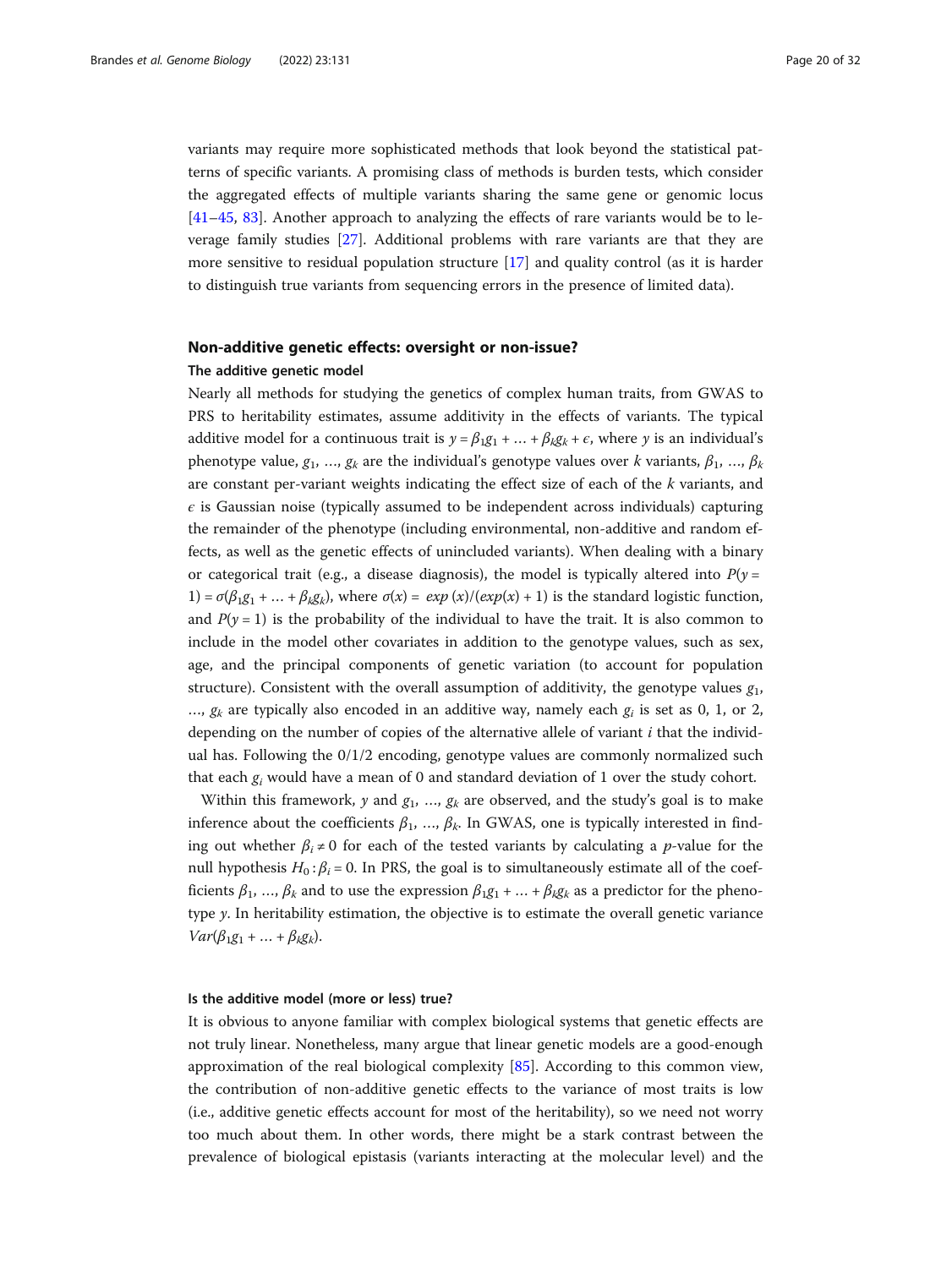overall magnitude of statistical epistasis (variants whose collective contribution to the phenotype at the population level deviates from a linear model) [\[86\]](#page-30-0).

By now, the additive genetic model has become so mainstream that it is commonly just taken for granted without any explicit justification. Despite its popularity and despite being very convenient for computational and statistical analysis, it is important to understand the empirical and theoretical support in favor of the additive genetic model, and consider the possibility that it might nonetheless be wrong or incomplete.

A strong empirical result in favor of the additive genetic model was presented in a 2015 meta-analysis covering virtually all twin studies published between 1958 and 2012 [[72\]](#page-30-0). It was found that, across many different traits, the phenotypic correlation between monozygotic twins was roughly twice the correlation between dizygotic twins, consistent with a model of mostly additive genetic effect and no shared environmental influences on twins. Specifically, 69% of the 2,748 analyzed twin studies were consistent with the null hypothesis  $r_{MZ} = 2r_{DZ}$ . However, results in this meta-analysis were shown only for groups of traits (such as "cognitive traits"), but not for individual phenotypes. Furthermore, the heritability of some traits (such as height) had been studied much more extensively than others, and most of the analyzed studies had investigated continuous (rather than binary or categorical) traits. Another limitation acknowledged by the authors was the presence of substantial overlap in the twins recruited across the different studies.

Also supporting the additive model is the poor track record of nonlinear phenotype prediction models, which generally do not substantially outperform linear PRS. On the other hand, there have not been that many attempts to develop such models, and it might be too early to give up on outperforming linear PRS (see next section).

Another argument in favor of additivity appeals to theoretical considerations that, under certain assumptions and in the presence of a sufficiently large number of causal variants (i.e., if the trait is sufficiently polygenic), the overall phenotypic variance attributed to additive genetic effects will almost certainly dominate the epistatic (i.e., nonadditive) genetic effects [\[87](#page-30-0)]. On the other hand, a recent simulation analysis of phenotypes with deep neural networks showed that phenotypes that cannot be approximated well by a linear model are possible [\[88\]](#page-30-0).

Empirical evidence against the additive model includes the fact that epistatic genetic effects are often detected when sought, and possibly contribute to phenotypic variance quite substantially in some non-human organisms (see later section). Another argument opposing the additive genetic model is that we still have fundamental gaps in our understanding of the genetic architectures of complex human traits, and the assumption of additivity (made by virtually all heritability estimation methods) should be considered an immediate suspect for the missing heritability problem [[76](#page-30-0), [79\]](#page-30-0). Given what we know about complex biological systems, the burden of proof should be on those arguing for additive genetic effects being the primary source of heritability.

It is also important to note that a lot of the research and discussion on the genetic architecture of complex human traits, arguably too much of it, has focused on a rather small set of human traits, and especially on human height. It is possible that we have been somewhat led astray by focusing too much on a non-representative example. Height is actually rather unusual within the human phenotypic landscape in how heritable it is, and it is also very polygenic (although there are more polygenic traits [\[34](#page-29-0)]).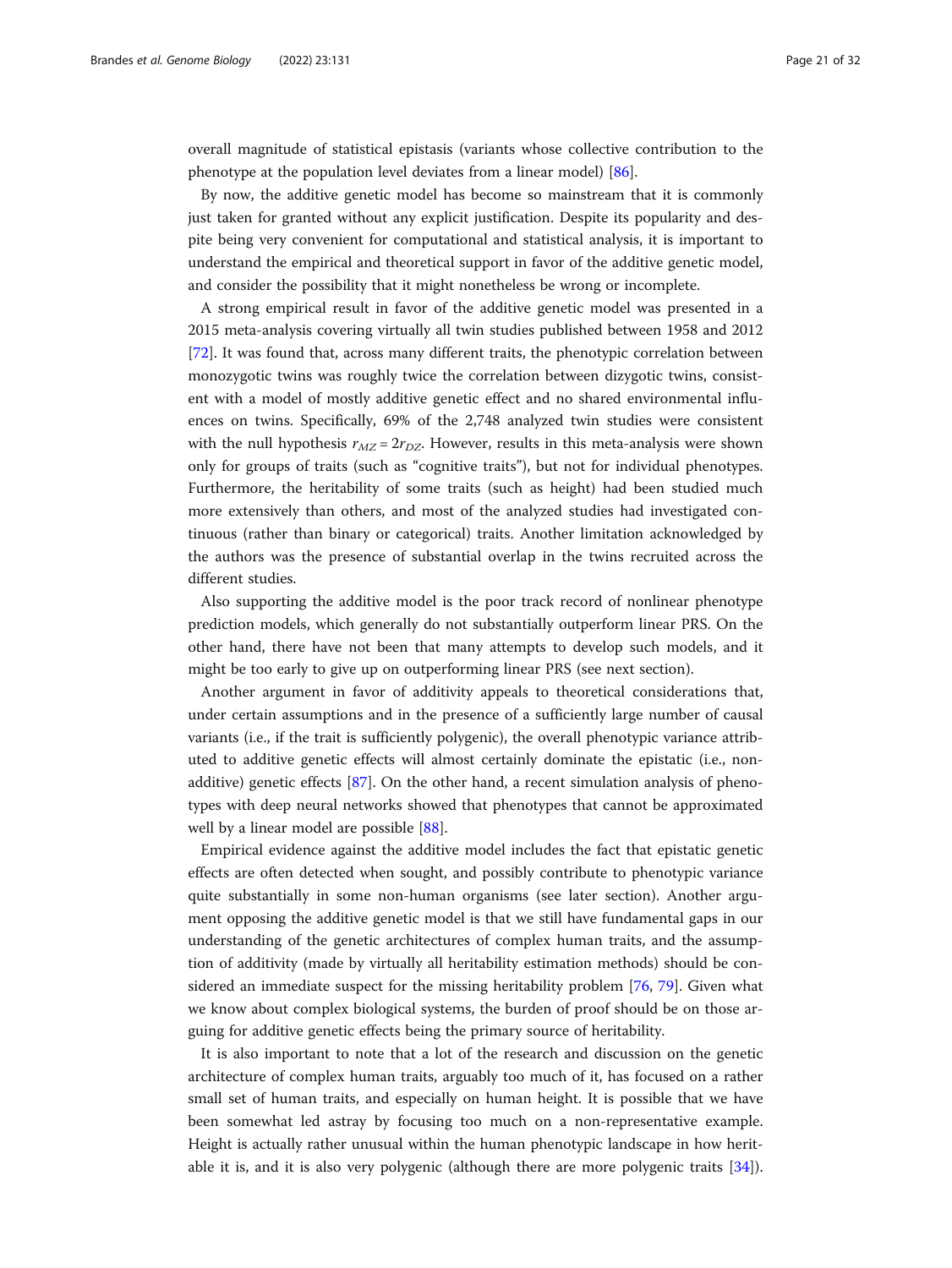Perhaps it is also uncommonly additive. It is also possible that continuous traits, whose genetic architecture is easier to study, behave differently than diseases and other binary traits.

Despite many years of debate on the question, we argue that the question of additivity is still not fully settled and that more work is needed to determine whether nonadditive genetic effects underlie substantial phenotypic variance in complex human traits (open problem #2: non-additive and epistatic genetic effects). It would also benefit the discussion on additivity if the claims being defended or argued against were more precisely defined. For example, there is a huge difference between arguing that over 50% of the phenotypic variance attributed to genetics could be approximated by a linear model, which is a rather modest claim, and arguing for near 100%, which is a much stronger claim. We would also like to see evidence in favor or against genetic additivity being presented over more diverse human phenotypes and with more clarity and rigor, in particular with respect to the modeling assumptions underlying such works. When reporting or interpreting the results of genetic studies, it is important to be mindful of the assumption of additivity.

#### Consequences of non-additivity to heritability and PRS

The question of additivity is tightly related to the question of missing heritability (open problem #11: missing heritability) and is therefore also relevant to the performance of PRS (open problem #14: genotype-to-phenotype prediction performance). As virtually all contemporary heritability estimation methods assume additivity, non-additive genetic effects could be part of the explanation for the missing heritability problem. As mentioned, SNP heritability does not include non-additive variance, so it is expected that methods such as GREML and LDSC would underestimate the full (broad-sense) heritability. It was demonstrated through simulation analysis that methods for SNP heritability estimation may dramatically underestimate the heritability of phenotypes with nonlinear genetic effects (and that the more nonlinear the simulated effects are, the less heritability is recovered) [[88\]](#page-30-0). Twin studies, on the other hand, assume that the correlation between the genetic effects of non-identical twins is exactly half, which holds for additive but not epistatic effects. As a result, twin studies are likely to overestimate the true heritability in the presence of epistasis [[76\]](#page-30-0). Part of the gap between  $h_{SNP}^2$  and  $h_t^2$ could therefore be attributed, at least in principle, to non-additivity.

If non-additive effects indeed make up a big part of the heritability of complex traits, then this has important ramifications for PRS: we would expect linear models to be limited, at least in principle, compared to the full potential of nonlinear models. Some attempts have been made to train PRS with nonlinear models, including support vector machines, random forests, and deep neural networks [\[89](#page-30-0)–[91\]](#page-31-0). These nonlinear algorithms have a strong track record across numerous domains of machine learning. However, in the context of PRS, such attempts have generally failed to outperform simple linear models, providing strong evidence in favor of the theory stating that nonlinear effects are not that important in the grand scheme of things, but these indications are not yet decisive. Attempts to model genetic effects in a nonlinear way have only been made a handful of times, and there could be other reasons for off-the-shelf machinelearning algorithms having a hard time to pick nonlinear genetic effects. For example,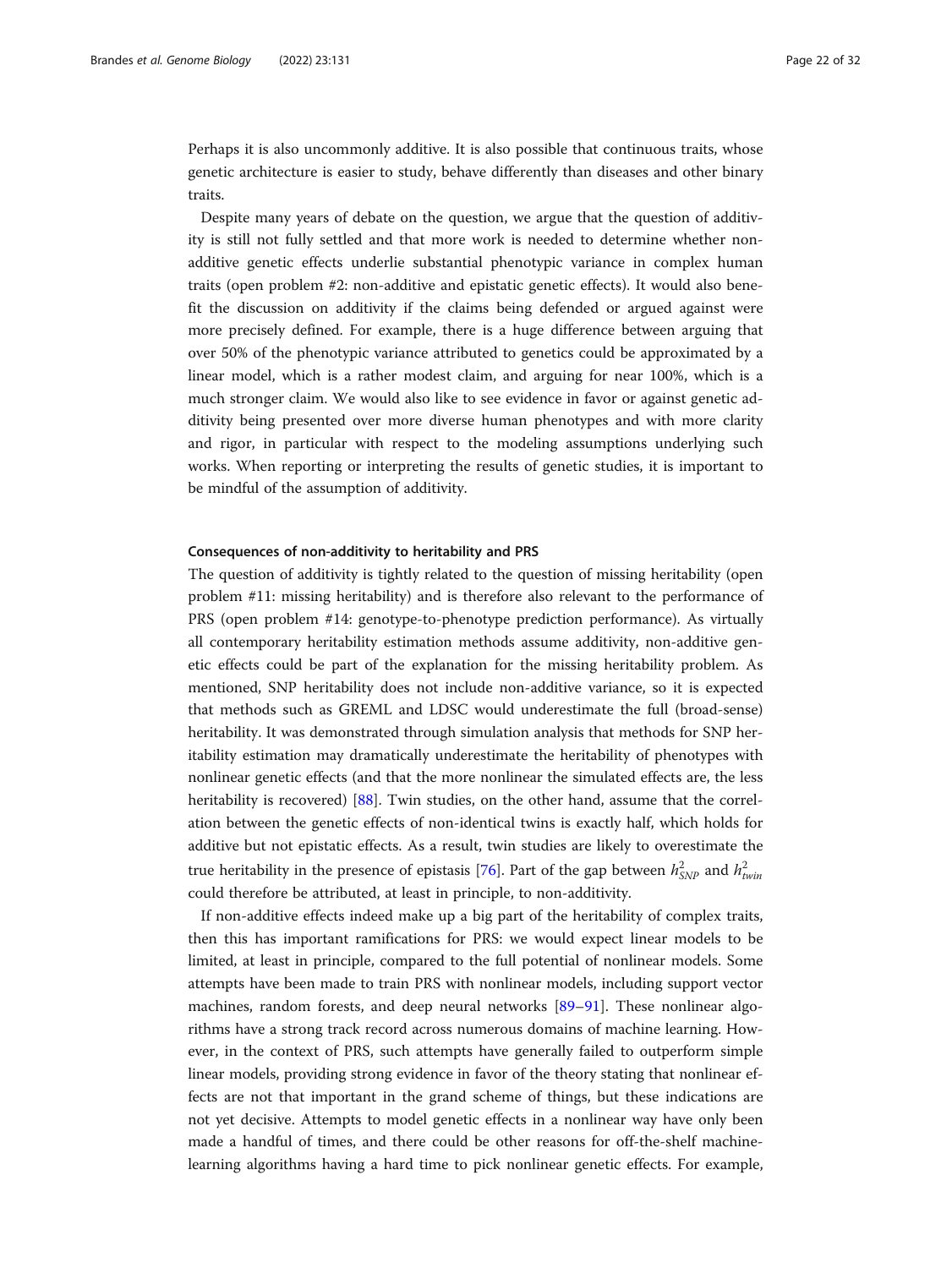we know that in genetics, to a much greater extent than in other domains where machine learning is commonly applied, data is often very noisy, effects are very weak (or rare), and there does not exist an obvious and easily-exploitable structure to the data. It would be interesting to see if future works are able to capture a substantial nonadditive genetic signal.

The adequate performance of linear models compared to nonlinear alternatives is the primary reason for their dominance in genetic studies, but there are also other motivations swaying researchers to favor them. Other advantages of linear models include high robustness and interpretability, both are crucial for clinical applicability. Also of great importance to researchers is the capacity to work with summary statistics of published results without being dependent on individual-level data. This is easily done with linear models, but usually impossible with nonlinear algorithms. Since human genetic datasets with individual-level information tend to be highly restricted (due to privacy concerns), this is often a critical consideration. If large-scale, highly accessible biobanks (such as the UK Biobank) become more prevailing in the coming years, we might see nonlinear methods becoming more popular.

#### Epistatic, dominant, and recessive effects in complex traits

Related to the principal question of non-additivity is the more practical problem of finding epistatic genetic interactions (known as GxG), namely finding combinations (usually pairs) of variants or genes that interact together in a nonlinear way (biologically or statistically) [[92](#page-31-0)]. From a statistical perspective, this is a notoriously difficult combinatorial and computational problem [[4\]](#page-28-0). For example, scanning a dataset with a million genotyped variants for all possible pairwise interactions would involve half a trillion (~5E11) variant pairs. Obtaining sufficient statistical power to find significant pairs under such conditions would require much stronger effects than those required to find additive genetic effects. Even if additive models are in fact capable of capturing most of the genetic component of phenotypic variance, finding epistatic effects might still be important for understanding the mechanism of human traits.

A lot of epistasis research has focused on non-human model organisms, where the phenomenon could be studied with experiments (including genome screening projects with libraries of double gene deletions) [\[4](#page-28-0)]. Specifically, a lot of research has revolved around yeast. The general conclusion from these studies is that epistasis is indeed quite prevalent in non-human organisms and could contribute quite substantially to the phenotypic variance [\[93](#page-31-0), [94](#page-31-0)]. However, many of the experimental studies involve artificially induced mutations or inbred populations and therefore do not provide direct evidence on the scale of the phenomenon with respect to natural genetic variation.

Recessive inheritance is an interesting special case of non-additive genetic interactions. While dominant and recessive inheritance play an important role in the study of Mendelian traits, these inheritance modes are hardly studied in the context of complex traits. In principle, dominant and recessive genetic effects are perfectly applicable to complex traits as well as Mendelian. It should be noted that the textbook definitions of dominant and recessive effects are often just approximations of the genetic effects found in the real world. For example, there are Mendelian diseases exhibiting imperfect recessive inheritance, as in the case of thalassemia (a type of anemia caused by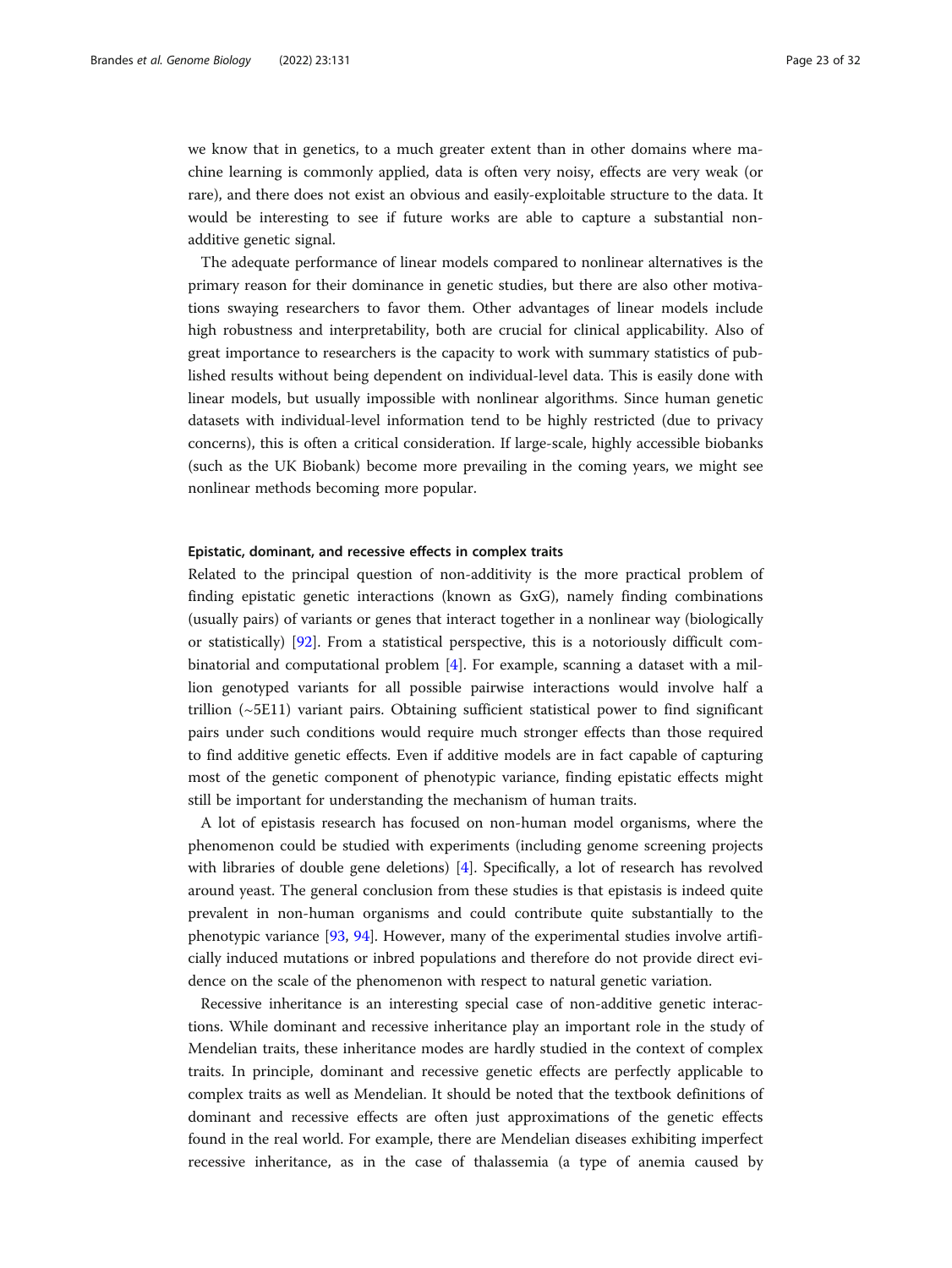mutations in the hemoglobin genes), which is considered a recessive disorder, but individuals who carry one copy of a deleterious mutation may develop mild symptoms of anemia. Since strong genetic effects are mostly confined to rare variants, an additive model is usually a good approximation for dominant effects but a very poor approximation for recessive effects. The additive model mentioned earlier can in principle accommodate dominant and recessive effects at the variant level through changing of the encoding of the genotype values  $g_i$ . Specifically, assigning the values  $0/0/1$  or  $0/1/1$  instead of 0/1/2 would capture recessive or dominant effects at the variant level, respectively. However, it is anticipated that many recessive effects would occur at the gene level and not at the variant level. If the two copies of a gene are affected by different variants, a case known as compound heterozygosity, then a variant-level recessive model would be completely blind to it. Due to the inherent blindness of GWAS to compound heterozygosity, the study of recessive genetic effects in complex human traits is highly neglected, but some recent works show that they are in fact common in complex traits [\[95,](#page-31-0) [96](#page-31-0)]. Gene-based methods (as opposed to variant-based methods) seem especially promising for detecting recessive effects [[45\]](#page-29-0).

# Acknowledging the complexity of genetics

#### Gene-environment interactions

Similar to epistatic effects (GxG), interactions between genetic and environmental factors, known as GxE, also play a role in complex human traits [[12,](#page-28-0) [97\]](#page-31-0). GxE interactions indicate that the effect of a genetic factor is dependent on the presence of an environmental factor (or, equivalently, that the effect of the environmental factor is dependent on the genetic factor), where "environmental factor" means any non-genetic determinant of the trait (including epigenetics). An obvious example is the effect of sunlight exposure (an environmental factor) on melanoma (a phenotype) being dependent on the genetic variants that determine skin color. A less obvious example is different levels of colorectal cancer and adenoma risks associated with the missense variant A222V in the MTHFR gene (methylenetetrahydrofolate reductase) depending on the levels of folic acid dietary intake [\[97](#page-31-0)]. Another compelling example of GxE is seen across many autoimmune diseases where it is believed that, in the presence of genetic predisposition, the disease might be triggered by an infection from specific viruses, bacteria, or other pathogens. For example, specific oral bacteria are associated with rheumatoid arthritis [[98](#page-31-0)], and Epstein-Barr virus has been associated with multiple sclerosis [\[99](#page-31-0)].

There are many pragmatic reasons to be interested in GxE. By taking into account the modifying effects of environmental factors, more genetic associations could be found [\[12\]](#page-28-0). Furthermore, gene-environment interactions can provide insight into the mechanism of genetic associations (open problem #13: from causality to mechanism). Additionally, when GxG or GxE interactions exist, it is possible that genetic associations and PRS will not perform uniformly across human groups (and across space and time). Specifically, it might be possible to identify subgroups showing unusually high risk for genetic or environmental factors. As a result, GxE interactions could allow individualized genetic-based interventions by modifying the interacting environmental factors (thereby reducing disease risk) [[12](#page-28-0)]. Special interest in GxE is present in the social sciences (especially in psychology), where gene-environment interactions are believed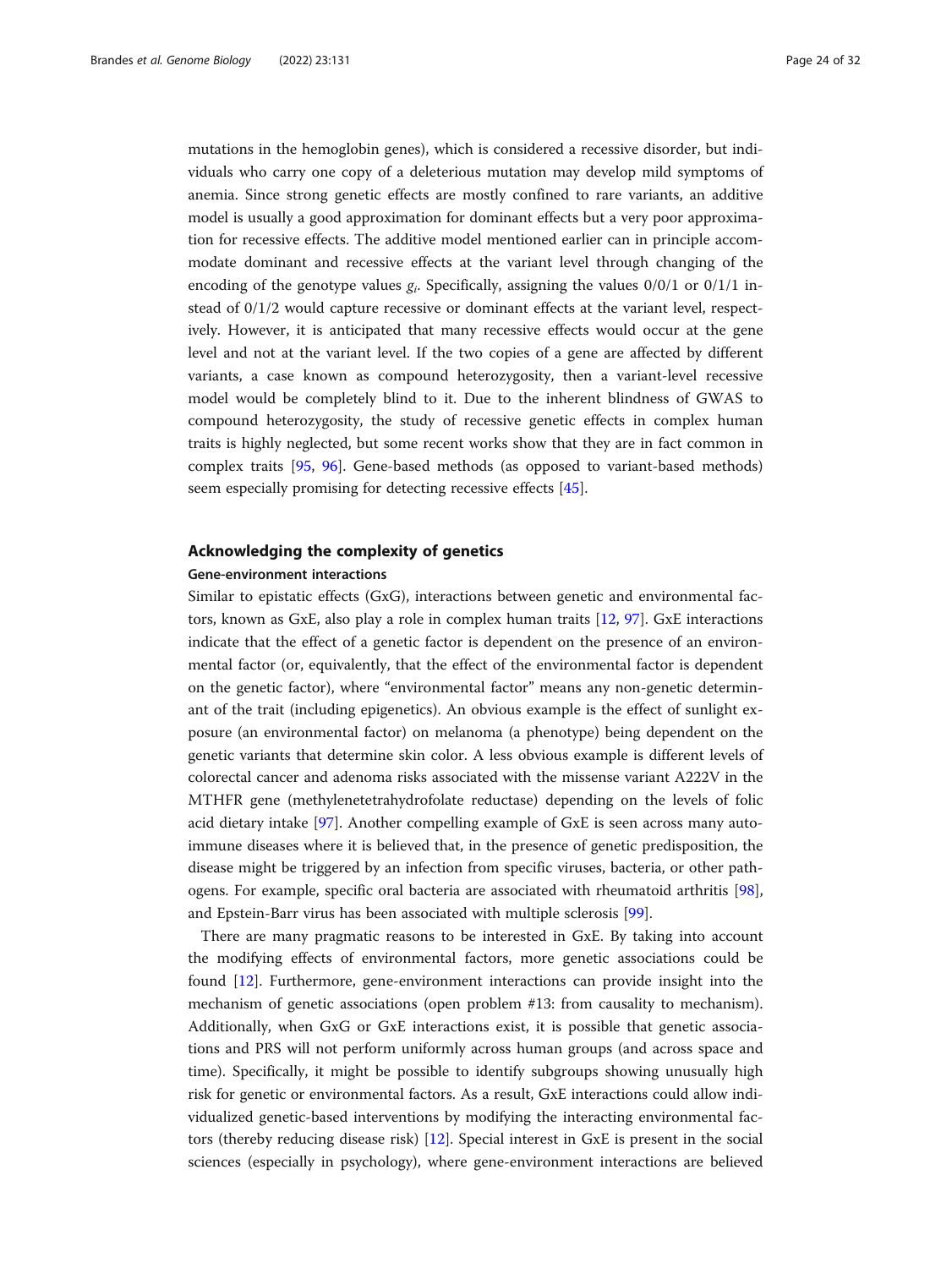to play a central role in human personality and behavior, and an active debate is still going around the old question of "nature versus nurture."

While generally recognized an important piece in the genetic puzzle of complex human traits, GxE is a notoriously difficult subject of study, and there has been limited progress in addressing it (open problem #3: gene-environment interactions) [[100\]](#page-31-0). It is very challenging to run reliable and robust GxE studies. For example, it is difficult to properly address potential confounding, to an even larger extent than in standard genetic studies [\[100](#page-31-0)]. Over the years, there have been few concrete GxE discoveries, and even fewer successful replications. Discovering GxE interactions is hard in part due to the vast combinatorial search space (as in GxG) [\[97](#page-31-0)]. When the genetic variants and environmental conditions under investigation are both rare, detecting an interaction between them becomes nearly impossible. On top of all the regular challenges in replicating genetic associations, GxE replication studies and meta-analyses are often hindered by differences in how environmental factors are defined and measured across studies [\[12\]](#page-28-0). Even rigorously defining what exactly GxE means is not trivial, as it requires to describe what the architecture of a trait should look like in the absence of interactions (when both genetics and the environment may influence the trait, but separately). Specifically, the presence or absence of GxE could depend on the scaling of the phenotype. In the case of a binary phenotypic outcome and binary genetic and environmental factors, it would depend on whether we expect risk for the outcome to depend additively or multiplicatively on the separate risks associated with the genetic and environmental factors [[97\]](#page-31-0). When the interacting environmental factors are themselves affected by genetic factors, GxE interactions could be mediators of underlying GxG interactions, meaning that GxG and GxE are often tightly related.

Various statistical methods and computational approaches have been developed to detect GxE interactions [[100\]](#page-31-0). In some cases, the study of GxE interactions can be informed by cellular experiments, if the organism-level exposures can be translated into cellular exposures that can be tested in the lab (e.g., cytokines as a proxy for inflammation).

The study of GxE has important ramifications for the concept of heritability and the question of missing heritability. There have been works trying to quantify the overall contribution of GxE to phenotypic variance (for certain collections of environmental factors, and under certain assumptions about the genetic architecture of the studied traits). These attempts have often ended up with the conclusion that GxE interactions contribute quite substantially to the phenotypic variance of some traits (such as BMI and pulse pressure) [\[101](#page-31-0), [102](#page-31-0)], yet the overall importance of GxE to trait heritability is still controversial [[85](#page-30-0), [100\]](#page-31-0). Notably, the mere definition of heritability is tricky in the presence of GxE interactions. To define heritability, continuous phenotypes are commonly decomposed as  $P = G + E$ , where P is the phenotype value, G is the overall contribution of genetic factors to the phenotype, and  $E$  is the contribution of environmental factors (defined as the residual term encapsulating all non-genetic factors contributing to the trait). It then holds that  $Var(P) = Var(G) + Var(E) + 2Cov(G, E)$ . This means that when  $Cov(G, E) \neq 0$  (in the presence of GxE interactions),  $Var(G)$  will not capture all the variance of the trait that is due to genetics, as implicitly assumed by defining heritability as  $H^2 = Var(G)/Var(P)$  (and if  $Cov(G, E)$  is negative, it may even capture too much). It has been argued that environmental effects, when not properly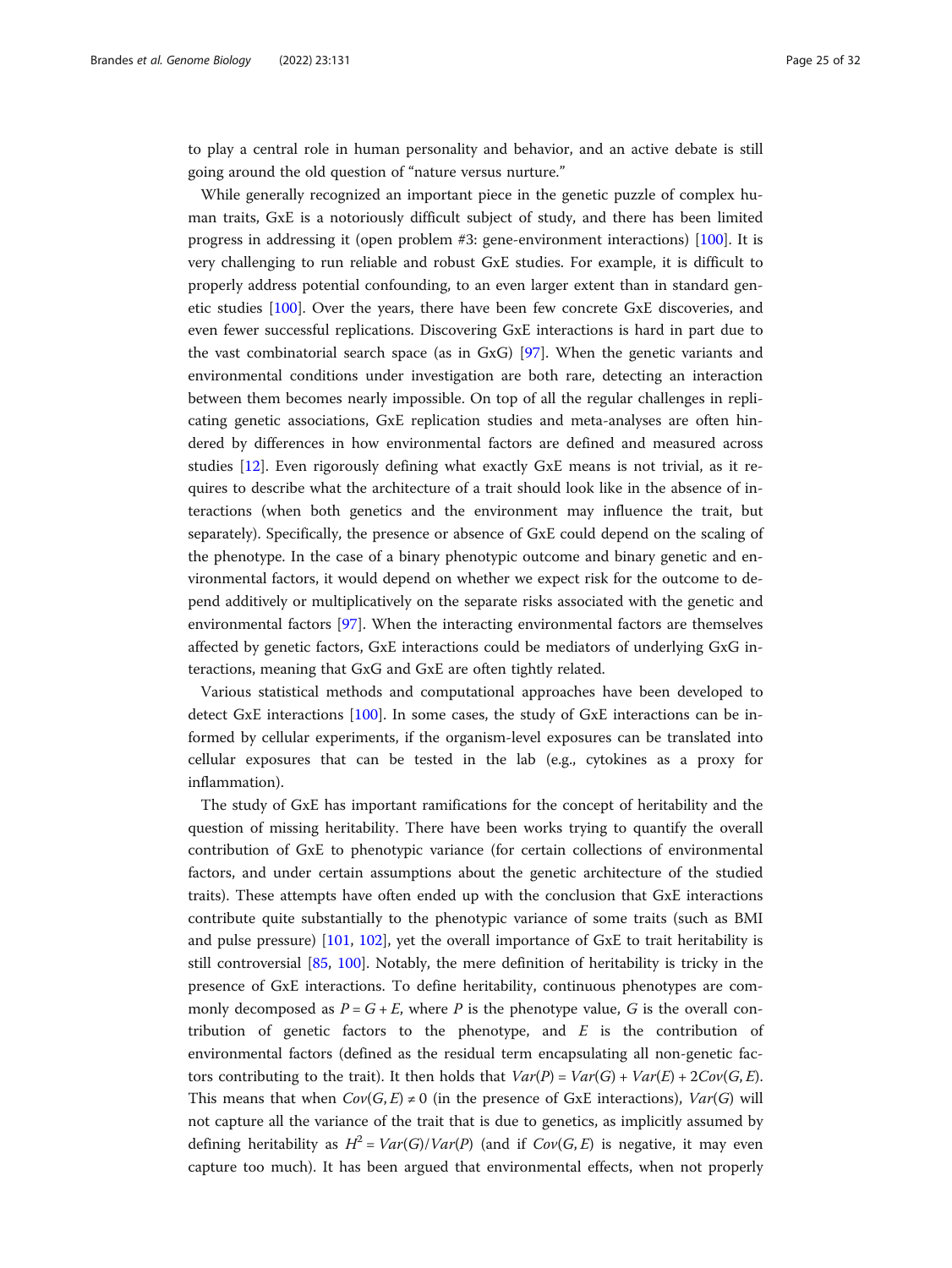accounted for, may indeed inflate heritability estimates. For example, it has been asserted that heritability estimates for educational attainment might be inflated by  $\sim$ 70% [\[75\]](#page-30-0). Some have gone as far as arguing that just as we cannot say how much of the area of a rectangle is due, separately, to each of its two dimensions, so it is not possible to separate "nature" from "nurture" [\[79\]](#page-30-0).

# Selection bias

Selection bias describes a situation where a study cohort does not perfectly represent the population that it is presumed to represent, leading to unjustified conclusions about the general population. Since participation in human studies is generally voluntary, this is a difficult challenge to overcome. While the problem and the challenges it presents are by no means unique to genetic studies, human genetics researchers appear to have been surprisingly unconcerned about the implications of selection bias. Only very recently did the problem gain some attention, following a few demonstrations of its potential to lead to false discoveries. For example, a recent study detected statistically significant associations between autosomal variants and sex [\[103](#page-31-0)]. Since such associations are clearly spurious (autosomal chromosomes cannot affect sex), it was concluded to be the result of participation bias. Specifically, if both sex and a particular genetic variant affect an individual's decision to participate in the study cohort (which can be seen as a behavioral trait), then we would have a collider bias when conditioning on that decision. Another special case of selection bias is survival bias. If we recruit individuals with a history of cancer to participate in a genetic study, then it could be biased by individuals with extremely aggressive tumors not having survived to participate. It was also demonstrated that the common case-control study design (where cases and controls are recruited separately) can lead to underestimation of SNP heritability, thereby adding to the missing heritability [\[104\]](#page-31-0). Since the problem of selection bias in genetic studies was acknowledged only recently, not enough work has been dedicated to fully understanding the scope of the problem and working out methods and best practices to minimize its effect (open problem #9: selection bias).

#### Overlooked genetic variation

We have deliberately focused this review on problems that are specific to the link between genotype and phenotype, putting aside most of the upstream technical aspects of collecting genetic data (such as issues related to sequencing, variant calling and quality control). Nonetheless, it is crucial to acknowledge that, like in any field, the results of our research will only be as good as the quality of the data we use. In particular, there are certain types of genetic variation that are systematically underrepresented, or altogether absent, from contemporary genetic studies (open problem #5: non-standard genetic variation).

We have already touched on the challenges of studying the effects of rare variants due to data scarcity (open problem #4: rare variants). Other neglected variants are those in sex chromosomes (X and Y) [[95](#page-31-0)], which are often excluded from genetic studies due to mapping and variant calling challenges, and also because they diverge from diploidy and, as a result, from common modeling assumptions. The mitochondrial chromosome (MT) presents similar challenges and is even more commonly left out.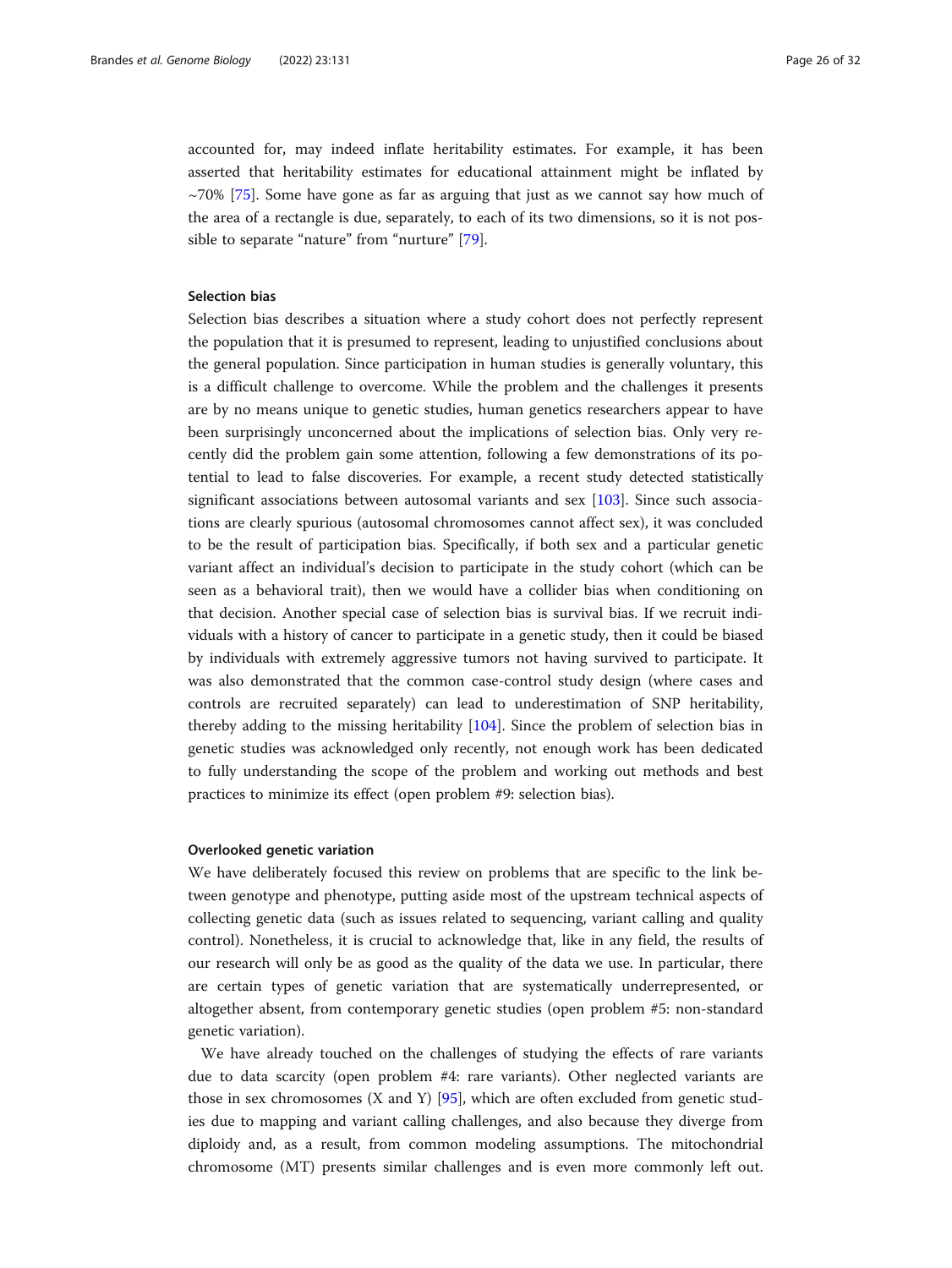Structural and copy number variations also pose a major challenge to existing protocols and tend to be ignored, as they are hard to genotype and sometimes also deviate from standard modeling [\[16,](#page-28-0) [105,](#page-31-0) [106](#page-31-0)]. For example, it is open to interpretation what dominant or recessive inheritance would mean in the case of copy number variation. Genetic variation in repetitive regions of the genome also tends to be ignored due to mapping challenges [[107\]](#page-31-0). Part of the gap between heritability estimates from twin and genotype data could be due to under-genotyped genetic variation [[16](#page-28-0), [17](#page-28-0), [79](#page-30-0)]. Advanced genotyping technologies such as nanopore and PacBio sequencing may play a role in resolving complex genetic variants [\[108,](#page-31-0) [109\]](#page-31-0).

Another aspect of genetic variation that tends to be overlooked is phasing, namely whether two heterozygous variants occur on the same or different copies of the chromosome (and their maternal or paternal origin) [\[110\]](#page-31-0). This could be important, for example, when dealing with compound heterozygosity (where a recessive effect takes place only when variants occur at both copies of a gene) or epistatic effects involving cis-regulatory elements. Another aspect of human genetic variation regularly neglected is mosaicism, namely the occasional occurrence of mutational events during cell division leading to genetic diversity between cells in the body (with more cells having a genetic alteration the earlier it occurred during development) [\[111\]](#page-31-0). Genetic studies assume that an individual's genetic sample represents their entire genetic repertoire, but that is not perfectly accurate. There is evidence suggesting that genetic mosaics could have phenotypic effects in the brain in traits such as autism spectrum disorder [[111\]](#page-31-0). Whether this is an anecdotal phenomenon or an important aspect of human genetics still remains to be determined. Should mosaicism be taken into account in genetic studies, or is it better treated as yet another non-genetic factor (like other omics and environmental effects)?

A related question is how to represent genetic variation. The accepted norm today is to represent an individual's genome as a set of unrelated variants indicating deviation from the human reference genome (which is itself a somewhat artificial and incomplete construct [[112\]](#page-31-0)). Is it necessarily the best way to represent genetic variation and study its effects on human traits? A recently explored alternative is to skip variant calling altogether and to seek direct associations of the trait with raw sequencing reads [[113](#page-31-0)]. Another long-standing idea is to represent genomes as graphs of haplotypes [\[114](#page-31-0)].

In a sense, we have only been dealing with the easiest parts of human genetics, focusing on common, simple autosomal variants, without genetic and environmental interactions. The overall contribution of unaccounted genetic variation to heritability, and whether this is a major source of missing heritability, is yet to be determined.

# Phenotype definition

Just as the quality and representation of genotypes is expected to have a major influence on the results of genetic studies, so can the exact definitions and measurements of human phenotypes be important. While some phenotypes are straightforward to measure accurately (e.g., height), other traits are a lot more nuanced and could be defined in different ways. For example, there has been a long discussion on whether schizophrenia and bipolar disorder, two distinct but highly related psychiatric diagnoses with strongly overlapping genetic determinants, should be seen as residing on a single psychosis continuum [[115\]](#page-31-0). Moreover, different physicians may end up assigning the same individual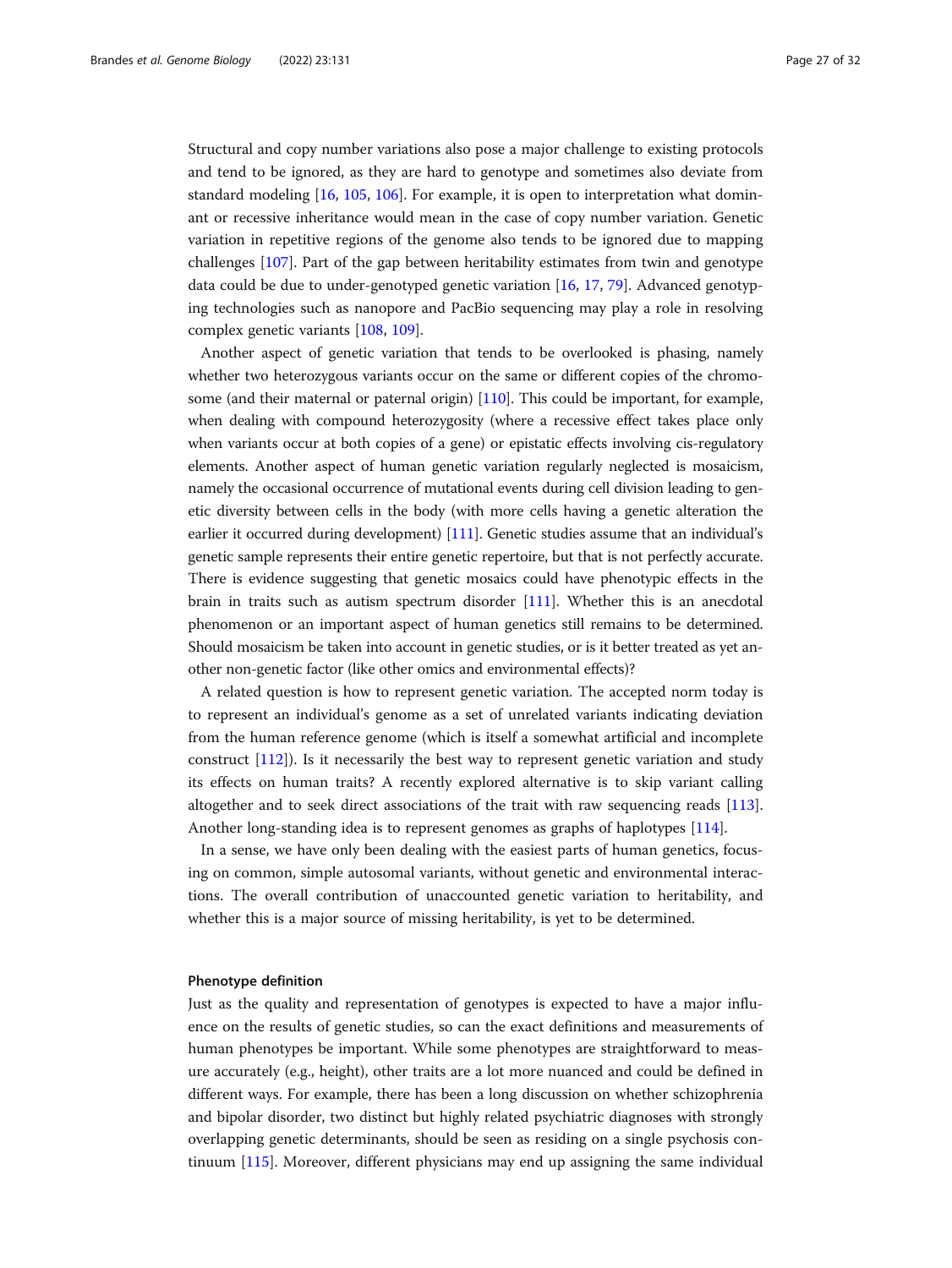with different diagnoses [\[116\]](#page-31-0), and some traits are prone to diagnostic errors [[117](#page-31-0)]. Diagnostic protocols may also vary between health or insurance systems, even within the same country. A related question is whether to define disease status based on official clinical diagnoses or self-reports [\[59](#page-30-0)]. Ill-defined phenotypes are expected to introduce random noise and systematic biases into genetic studies [[118](#page-31-0)].

It has been postulated that some clinical diagnoses are in fact a combination of distinct biological phenotypes, each involving separate genetic and cellular pathways, and that the similar clinical manifestations of these different phenotypes are only superficial. In such cases, it could be beneficial to study each of the subphenotypes separately [\[15\]](#page-28-0). Conversely, it is also possible that some diagnoses that are considered distinct in fact share a common biological etiology and are therefore better defined as a single phenotype. There are some preliminary efforts to use genetics as a guideline for better phenotype definitions [[119](#page-31-0)]. Improving the methodology and practices used to define and measure phenotypes would be highly beneficial (open problem #8: phenotype definition).

Sex differences, which are prevalent across the human phenome, could be seen as an important special case of subphenotypes [\[15\]](#page-28-0). When sex interacts with genetics in a non-additive way, sex differences can also be seen as a special case of GxE and GxG interactions (in this case, the interaction of sex chromosomes with other genetic factors). The common practice today in GWAS and other genetic studies is to treat sex as yet another covariate that has to be accounted for. But given its profound effect on so many human traits, perhaps more comprehensive approaches are needed. For example, it might be a constructive norm to study and report on males and females separately, when sample sizes and statistical power allow that.

# Open discussion on open problems

We have attempted to provide a broad view on current important open problems in the field of human trait genetics. Towards this goal, we reached out and spoke with many active researchers in the field covering a diverse set of backgrounds and perspectives. Following these conversations, we converged on a list of 16 open problems that were consistently acknowledged by us and others to be particularly important (Table [1\)](#page-3-0). Our main criterion for deeming an open problem sufficiently important was: would it considerably help realizing the field's potential if this problem were solved?

We attempted to provide an up-to-date view on the field, focusing on the open problems that appear to constrain the field in the near future. Despite the efforts we have made, we are aware that this review and our list of open problems are far from being truly exhaustive. There are many additional relevant open problems that we judged to be relatively minor, and it is also very plausible that we have overlooked some major open problems.

We hope that this presentation of open problems will contribute to the open discussion already taking place. In particular, critical discussion on this list of open problems (and on open problems we have overlooked) would be beneficial. We think that an open dialog is especially important among researchers and practitioners from diverse backgrounds and expertise, for example between researchers and clinicians. Other important discussions should include technology providers (e.g., of high-throughput sequencing and data processing) and resource providers (such as biobanks). For example, whether data resources are dominated by publicly available biobanks or restricted databases will greatly affect the kind of challenges we face.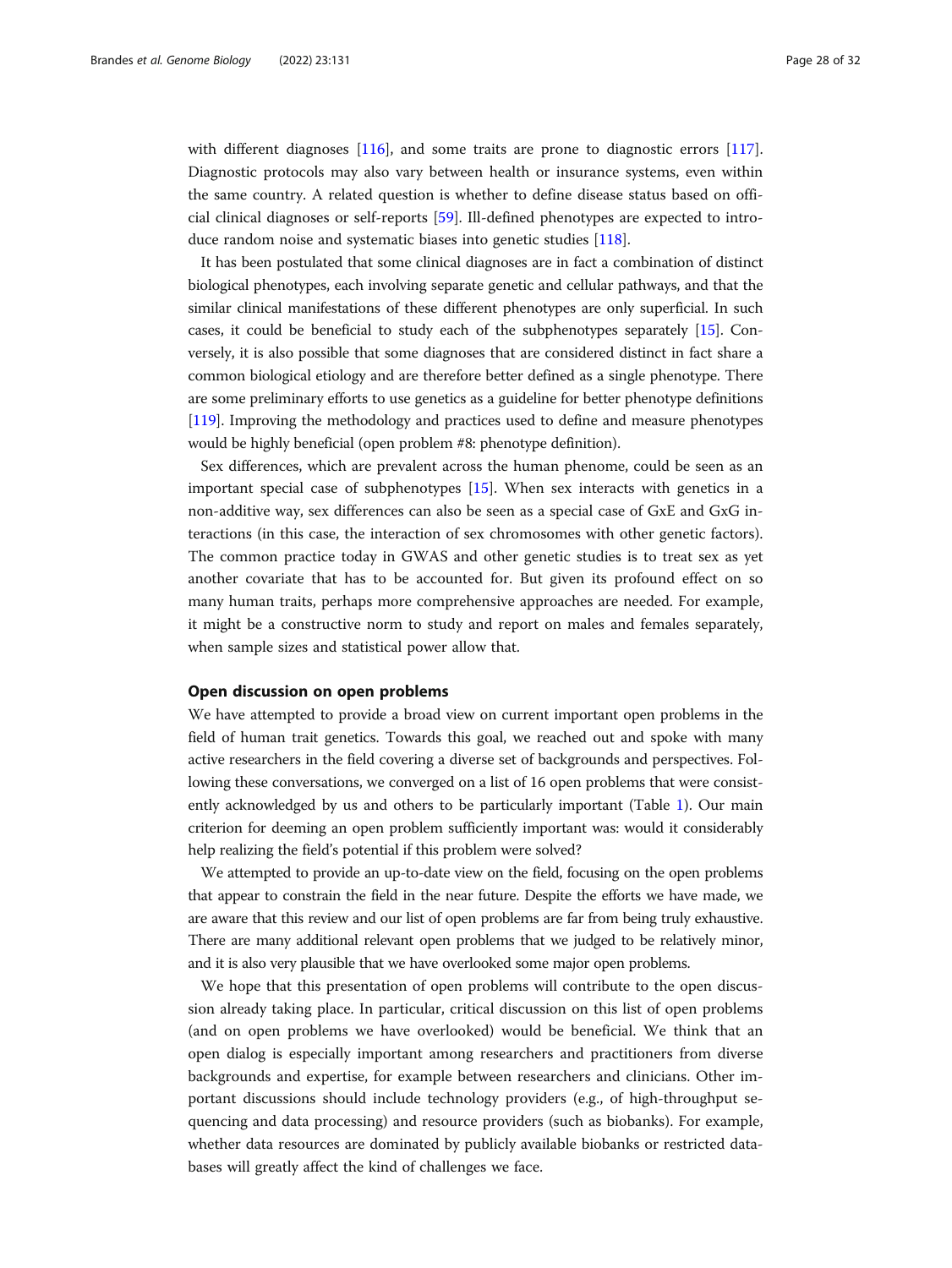# <span id="page-28-0"></span>Supplementary Information

The online version contains supplementary material available at [https://doi.org/10.1186/s13059-022-02697-9.](https://doi.org/10.1186/s13059-022-02697-9)

#### Additional file 1.

#### Acknowledgements

We would like to thank Alexander (Sasha) Gusev, Alexander l. Young, Noah Zaitlen, Or Zuk, Sagiv Shifman, Shai Ben-Shahar, Shai Carmi, Shiri Shakedi, Regev Schweiger, and Yossi Farjoun for offering us their perspectives on open problems in the field. This review does not necessarily reflect their views, and all mistakes are ours. We also thank Vladimir Gritsenko and Yedael Y. Waldman for valuable feedback on our initial draft.

#### Review history

The review history is available as Additional file 1.

#### Peer review information

Andrew Cosgrove was the primary editor of this article and managed its editorial process and peer review in collaboration with the rest of the editorial team.

#### Authors' contributions

N.B. and M.L. conceived the review and reached out and spoke with researchers in the field. An early draft of the manuscript was written by N.B., followed by revisions and additions by all authors. All authors read and approved the final manuscript.

#### Funding

Publication fees were covered in part by the ISF grant number: 2753/20 (to M.L.).

#### Declarations

#### Competing interests

The authors declare that they have no competing interests.

#### Author details

<sup>1</sup>School of Computer Science and Engineering, The Hebrew University of Jerusalem, Jerusalem, Israel. <sup>2</sup>Department of Epidemiology, Harvard T.H. Chan School of Public Health, Boston, MA, USA. <sup>3</sup>Department of Biological Chemistry, The Alexander Silberman Institute of Life Sciences, The Hebrew University of Jerusalem, Jerusalem, Israel.

#### Received: 26 September 2021 Accepted: 30 May 2022 Published online: 20 June 2022

#### References

- 1. Lander ES (1996) The new genomics: global views of biology. Science (80- ) 274:536–539
- 2. Visscher PM, Brown MA, McCarthy MI, Yang J. Five years of GWAS discovery. Am J Hum Genet. 2012;90:7–24.
- 3. Visscher PM, Wray NR, Zhang Q, et al. 10 years of GWAS discovery: biology, function, and translation. Am J Hum Genet. 2017;101:5–22.
- 4. Tam V, Patel N, Turcotte M, et al. Benefits and limitations of genome-wide association studies. Nat Rev Genet. 2019;20: 467–84.
- 5. Choi SW, Mak TS-H, O'Reilly PF. Tutorial: a guide to performing polygenic risk score analyses. Nat Protoc. 2020;15:2759–72. <https://doi.org/10.1038/s41596-020-0353-1>.
- 6. Visscher PM, Hill WG, Wray NR. Heritability in the genomics era—concepts and misconceptions. Nat Rev Genet. 2008; 9(4):255–66. [https://doi.org/10.1038/nrg2322.](https://doi.org/10.1038/nrg2322)
- 7. Torkamani A, Wineinger NE, Topol EJ. The personal and clinical utility of polygenic risk scores. Nat Rev Genet. 2018;19(9): 581–90. [https://doi.org/10.1038/s41576-018-0018-x.](https://doi.org/10.1038/s41576-018-0018-x)
- 8. Davey Smith G, Hemani G. Mendelian randomization: genetic anchors for causal inference in epidemiological studies. Hum Mol Genet. 2014;23(R1):R89–98. <https://doi.org/10.1093/hmg/ddu328>.
- 9. Hamosh A, Scott AF, Amberger JS, et al. Online Mendelian Inheritance in Man (OMIM), a knowledgebase of human genes and genetic disorders. Nucleic Acids Res. 2005;33:D514–7.
- 10. Abdellaoui A, Verweij KJH, Nivard MG (2021) Geographic confounding in genome-wide association studies. bioRxiv 11. Price AL, Patterson NJ, Plenge RM, et al. Principal components analysis corrects for stratification in genome-wide association studies. Nat Genet. 2006;38:904–9.
- 12. McAllister K, Mechanic LE, Amos C, et al. Current challenges and new opportunities for gene-environment interaction studies of complex diseases. Am J Epidemiol. 2017;186:753–61.
- 13. Laird NM, Lange C. Family-based designs in the age of large-scale gene-association studies. Nat Rev Genet. 2006;7:385–94.
- 14. Peterson RE, Kuchenbaecker K, Walters RK, et al. Genome-wide association studies in ancestrally diverse populations: opportunities, methods, pitfalls, and recommendations. Cell. 2019;179:589–603.
- 15. Dahl A, Zaitlen N. Genetic influences on disease subtypes. Annu Rev Genomics Hum Genet. 2020;21:413–35.
- 16. Manolio TA, Collins FS, Cox NJ, Goldstein DB, Hindorff LA, Hunter DJ, et al. Finding the missing heritability of complex diseases. Nature. 2009;461(7265):747–53. [https://doi.org/10.1038/nature08494.](https://doi.org/10.1038/nature08494)
- 17. Young AI. Solving the missing heritability problem. PLoS Genet. 2019;15(6):e1008222. [https://doi.org/10.1371/journal.](https://doi.org/10.1371/journal.pgen.1008222) [pgen.1008222.](https://doi.org/10.1371/journal.pgen.1008222)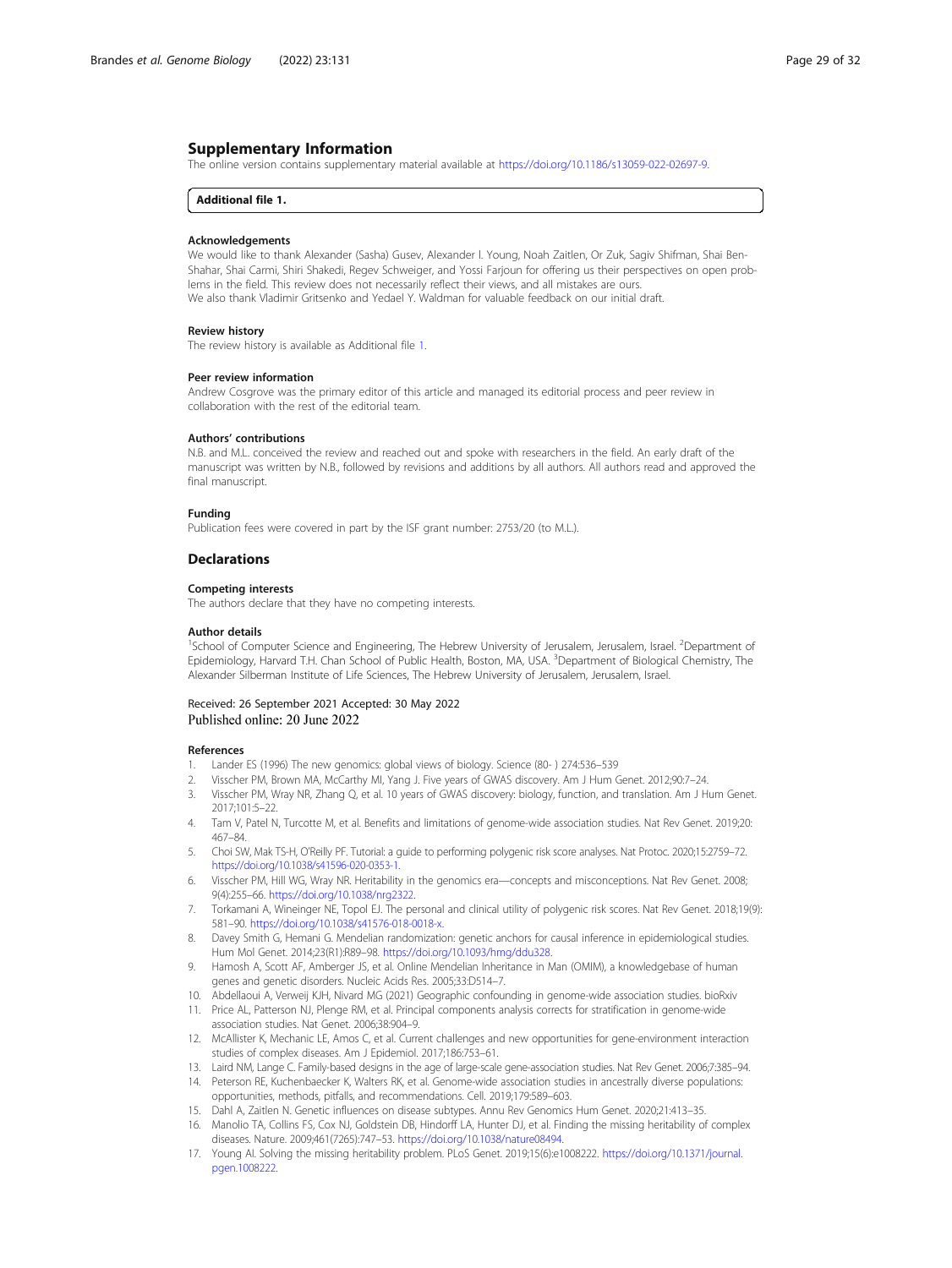- <span id="page-29-0"></span>18. Young AI, Benonisdottir S, Przeworski M, Kong A. Deconstructing the sources of genotype-phenotype associations in humans. Science (80- ), 1400. 2019;365:1396.
- 19. Lewis CM, Vassos E. Polygenic risk scores: from research tools to clinical instruments. Genome Med. 2020;12:1–11.
- 20. Robinson MR, Kleinman A, Graff M, et al. Genetic evidence of assortative mating in humans. Nat Hum Behav. 2017;1:1–13. 21. Cardon LR, Palmer LJ. Population stratification and spurious allelic association. Lancet. 2003;361(9357):598–604.
- [https://doi.org/10.1016/S0140-6736\(03\)12520-2.](https://doi.org/10.1016/S0140-6736(03)12520-2)
- 22. Privé F, Luu K, Blum MGB, McGrath JJ, Vilhjálmsson BJ. Efficient toolkit implementing best practices for principal component analysis of population genetic data. Bioinformatics. 2020;36(16):4449–57. [https://doi.org/10.1093/bioinforma](https://doi.org/10.1093/bioinformatics/btaa520) [tics/btaa520](https://doi.org/10.1093/bioinformatics/btaa520).
- 23. Yang J, Zaitlen NA, Goddard ME, et al. Advantages and pitfalls in the application of mixed-model association methods. Nat Genet. 2014;46:100–6. <https://doi.org/10.1038/ng.2876>.
- 24. Mbatchou J, Barnard L, Backman J, Marcketta A, Kosmicki JA, Ziyatdinov A, et al. Computationally efficient whole-genome regression for quantitative and binary traits. Nat Genet. 2021;53(7):1097–103. <https://doi.org/10.1038/s41588-021-00870-7>.
- 25. Sohail M, Maier RM, Ganna A, Bloemendal A, Martin AR, Turchin MC, et al. Polygenic adaptation on height is overestimated due to uncorrected stratification in genome-wide association studies. Elife. 2019;8:e39702. [https://doi.](https://doi.org/10.7554/eLife.39702) [org/10.7554/eLife.39702.](https://doi.org/10.7554/eLife.39702)
- 26. McGuire AL, Gabriel S, Tishkoff SA, et al. The road ahead in genetics and genomics. Nat Rev Genet. 2020:1–16.
- 27. Wijsman EM. The role of large pedigrees in an era of high-throughput sequencing. Hum Genet. 2012;131(10):1555–63. <https://doi.org/10.1007/s00439-012-1190-2>.
- 28. Sudlow C, Gallacher J, Allen N, et al. UK biobank: an open access resource for identifying the causes of a wide range of complex diseases of middle and old age. PLoS Med. 2015;12:e1001779.
- 29. Bycroft C, Freeman C, Petkova D, et al. Genome-wide genetic data on~ 500,000 UK Biobank participants. BioRxiv. 2017; 166298.
- 30. Feliciano P, Daniels AM, Snyder LG, et al. SPARK: a US cohort of 50,000 families to accelerate autism research. Neuron. 2018;97:488–93.
- 31. Loh P-R, Kichaev G, Gazal S, Schoech AP, Price AL. Mixed-model association for biobank-scale datasets. Nat Genet. 2018; 50(7):906–8. [https://doi.org/10.1038/s41588-018-0144-6.](https://doi.org/10.1038/s41588-018-0144-6)
- 32. Consortium HR, others. A reference panel of 64,976 haplotypes for genotype imputation. Nat Genet. 2016;48(10):1279– 83. <https://doi.org/10.1038/ng.3643>.
- 33. Taliun D, Harris DN, Kessler MD, et al. Sequencing of 53,831 diverse genomes from the NHLBI TOPMed Program. Nature. 2021;590(7845):290–9. <https://doi.org/10.1038/s41586-021-03205-y>.
- 34. Weissbrod O, Hormozdiari F, Benner C, et al. Functionally informed fine-mapping and polygenic localization of complex trait heritability. Nat Genet. 2020:1–9.
- 35. Pasaniuc B, Price AL. Dissecting the genetics of complex traits using summary association statistics. Nat Rev Genet. 2017; 18(2):117–27. [https://doi.org/10.1038/nrg.2016.142.](https://doi.org/10.1038/nrg.2016.142)
- 36. Fadista J, Manning AK, Florez JC, Groop L. The (in) famous GWAS P-value threshold revisited and updated for lowfrequency variants. Eur J Hum Genet. 2016;24(8):1202–5. <https://doi.org/10.1038/ejhg.2015.269>.
- 37. Spain SL, Barrett JC. Strategies for fine-mapping complex traits. Hum Mol Genet. 2015;24(R1):R111–9. [https://doi.org/10.1](https://doi.org/10.1093/hmg/ddv260) [093/hmg/ddv260](https://doi.org/10.1093/hmg/ddv260).
- 38. Kichaev G, Yang W-Y, Lindstrom S, Hormozdiari F, Eskin E, Price AL, et al. Integrating functional data to prioritize causal variants in statistical fine-mapping studies. PLoS Genet. 2014;10(10):e1004722. <https://doi.org/10.1371/journal.pgen.1004722>.
- 39. Weeks EM, Ulirsch JC, Cheng NY, et al (2020) Leveraging polygenic enrichments of gene features to predict genes underlying complex traits and diseases. medRxiv
- 40. Richards S, Aziz N, Bale S, Bick D, Das S, Gastier-Foster J, et al. Standards and guidelines for the interpretation of sequence variants: a joint consensus recommendation of the American College of Medical Genetics and Genomics and the Association for Molecular Pathology. Genet Med. 2015;17(5):405–23. [https://doi.org/10.1038/gim.2015.30.](https://doi.org/10.1038/gim.2015.30)
- 41. Wu MC, Lee S, Cai T, et al. Rare-variant association testing for sequencing data with the sequence kernel association test. Am J Hum Genet. 2011;89:82–93.
- 42. Lee S, Emond MJ, Bamshad MJ, et al. Optimal unified approach for rare-variant association testing with application to small-sample case-control whole-exome sequencing studies. Am J Hum Genet. 2012;91:224–37.
- 43. Gamazon ER, Wheeler HE, Shah KP, et al. A gene-based association method for mapping traits using reference transcriptome data. Nat Genet. 2015;47:1091.
- 44. Gusev A, Ko A, Shi H, et al. Integrative approaches for large-scale transcriptome-wide association studies. Nat Genet. 2016;48:245.
- 45. Brandes N, Linial N, Linial M. PWAS: proteome-wide association study—linking genes and phenotypes by functional variation in proteins. Genome Biol. 2020;21(1):1–22. [https://doi.org/10.1186/s13059-020-02089-x.](https://doi.org/10.1186/s13059-020-02089-x)
- 46. Kryshtafovych A, Schwede T, Topf M, Fidelis K, Moult J. Critical assessment of methods of protein structure prediction (CASP)—Round XIII. Proteins Struct Funct Bioinforma. 2019;87(12):1011–20. [https://doi.org/10.1002/prot.25823.](https://doi.org/10.1002/prot.25823)
- 47. Zhou N, Jiang Y, Bergquist TR, Lee AJ, Kacsoh BZ, Crocker AW, et al. The CAFA challenge reports improved protein function prediction and new functional annotations for hundreds of genes through experimental screens. Genome Biol. 2019;20(1):1–23. <https://doi.org/10.1186/s13059-019-1835-8>.
- 48. Andreoletti G, Pal LR, Moult J, Brenner SE. Reports from the fifth edition of CAGI: The Critical Assessment of Genome Interpretation. Hum Mutat. 2019;40:1197–201.
- 49. Amberger JS, Bocchini CA, Scott AF, Hamosh A. OMIM. org: leveraging knowledge across phenotype--gene relationships. Nucleic Acids Res. 2019;47(D1):D1038–43. [https://doi.org/10.1093/nar/gky1151.](https://doi.org/10.1093/nar/gky1151)
- 50. Buniello A, MacArthur JAL, Cerezo M, et al. The NHGRI-EBI GWAS Catalog of published genome-wide association studies, targeted arrays and summary statistics 2019. Nucleic Acids Res. 2018;47:D1005–12.
- 51. Boyle EA, Li YI, Pritchard JK. An expanded view of complex traits: from polygenic to omnigenic. Cell. 2017;169(7):1177–86. [https://doi.org/10.1016/j.cell.2017.05.038.](https://doi.org/10.1016/j.cell.2017.05.038)
- 52. Shohat S, Amelan A, Shifman S. Convergence and divergence in the genetics of psychiatric disorders from pathways to developmental stages. Biol Psychiatry. 2020;89(1):32–40. [https://doi.org/10.1016/j.biopsych.2020.05.019.](https://doi.org/10.1016/j.biopsych.2020.05.019)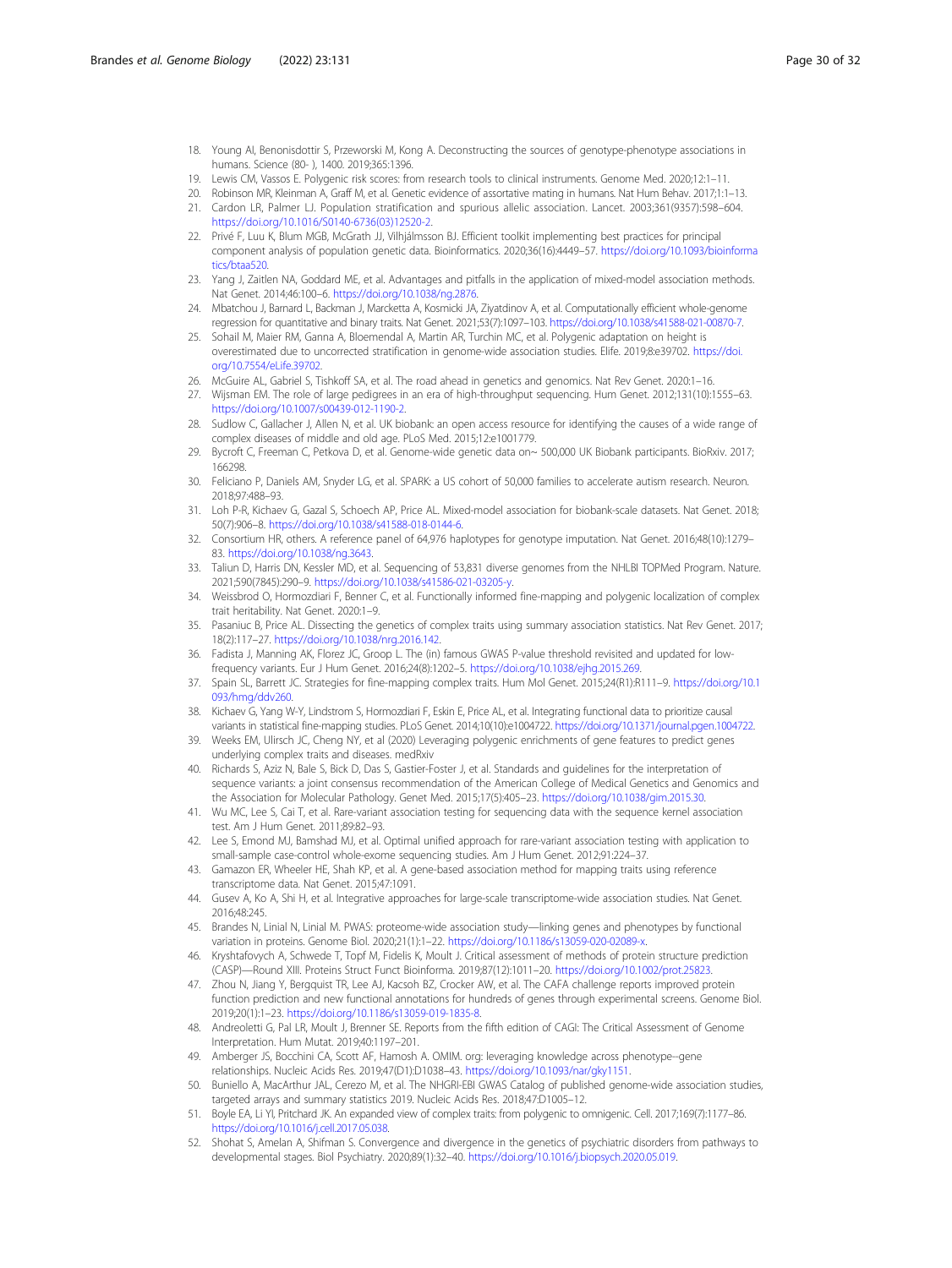- <span id="page-30-0"></span>53. Dixit A, Parnas O, Li B, Chen J, Fulco CP, Jerby-Arnon L, et al. Perturb-Seq: dissecting molecular circuits with scalable single-cell RNA profiling of pooled genetic screens. Cell. 2016;167(7):1853–66. <https://doi.org/10.1016/j.cell.2016.11.038>.
- 54. Ursu O, Neal JT, Shea E, et al (2020) Massively parallel phenotyping of variant impact in cancer with Perturb-seq reveals a shift in the spectrum of cell states induced by somatic mutations. bioRxiv
- 55. Consortium EP, others. An integrated encyclopedia of DNA elements in the human genome. Nature. 2012;489:57. 56. Lonsdale J, Thomas J, Salvatore M, Phillips R, Lo E, Shad S, et al. The genotype-tissue expression (GTEx) project. Nat
- Genet. 2013;45(6):580–5. <https://doi.org/10.1038/ng.2653>. 57. Rozenblatt-Rosen O, Stubbington MJT, Regev A, Teichmann SA. The Human Cell Atlas: from vision to reality. Nat News.
- 2017;550:451.
- 58. Paaby AB, Rockman MV. The many faces of pleiotropy. Trends Genet. 2013;29(2):66–73. <https://doi.org/10.1016/j.tig.2012.10.010>.
- 59. Ge T, Chen C-Y, Neale BM, et al. Phenome-wide heritability analysis of the UK Biobank. PLoS Genet. 2017;13:e1006711.
- 60. Lello L, Avery SG, Tellier L, Vazquez AI, de los Campos G, Hsu SDH. Accurate genomic prediction of human height. Genetics. 2018;210(2):477–97. [https://doi.org/10.1534/genetics.118.301267.](https://doi.org/10.1534/genetics.118.301267)
- 61. Moldovan A, Waldman YY, Brandes N, Linial M. Body mass index and birth weight improve polygenic risk score for type 2 diabetes. J Pers Med. 2021;11. [https://doi.org/10.3390/jpm11060582.](https://doi.org/10.3390/jpm11060582)
- 62. Chung W, Chen J, Turman C, et al. Efficient cross-trait penalized regression increases prediction accuracy in large cohorts using secondary phenotypes. Nat Commun. 2019;10:1–11.
- 63. Mostafavi H, Harpak A, Agarwal I, Conley D, Pritchard JK, Przeworski M. Variable prediction accuracy of polygenic scores within an ancestry group. Elife. 2020;9:e48376. [https://doi.org/10.7554/eLife.48376.](https://doi.org/10.7554/eLife.48376)
- 64. Bareinboim E, Pearl J. Causal inference and the data-fusion problem. Proc Natl Acad Sci. 2016;113:7345–52.
- 65. Daly AK. Pharmacogenetics: a general review on progress to date. Br Med Bull. 2017;124:65–79.
- 66. Gabai-Kapara E, Lahad A, Kaufman B, et al. Population-based screening for breast and ovarian cancer risk due to BRCA1 and BRCA2. Proc Natl Acad Sci. 2014;111:14205–10.
- 67. Lencz T, Backenroth D, Granot-Hershkovitz E, et al (2021) Utility of polygenic embryo screening for disease depends on the selection strategy. bioRxiv 2011–2020
- 68. Turley P, Meyer MN, Wang N, Cesarini D, Hammonds E, Martin AR, et al. Problems with using polygenic scores to select embryos. N Engl J Med. 2021;385(1):78–86. [https://doi.org/10.1056/NEJMsr2105065.](https://doi.org/10.1056/NEJMsr2105065)
- 69. Hilker R, Helenius D, Fagerlund B, Skytthe A, Christensen K, Werge TM, et al. Heritability of schizophrenia and schizophrenia spectrum based on the nationwide Danish twin register. Biol Psychiatry. 2018;83(6):492–8. [https://doi.](https://doi.org/10.1016/j.biopsych.2017.08.017) [org/10.1016/j.biopsych.2017.08.017](https://doi.org/10.1016/j.biopsych.2017.08.017).
- 70. Visscher PM, Wray NR. Concepts and misconceptions about the polygenic additive model applied to disease. Hum Hered. 2015;80(4):165–70. <https://doi.org/10.1159/000446931>.
- 71. Selita F, Kovas Y. Genes and Gini: what inequality means for heritability. J Biosoc Sci. 2019;51(1):18–47. [https://doi.org/1](https://doi.org/10.1017/S0021932017000645) [0.1017/S0021932017000645](https://doi.org/10.1017/S0021932017000645).
- 72. Polderman TJC, Benyamin B, De Leeuw CA, et al. Meta-analysis of the heritability of human traits based on fifty years of twin studies. Nat Genet. 2015;47:702–9.
- 73. Mayhew JA, Meyre D. Assessing the heritability of complex traits in humans: methodological challenges and opportunities. Curr Genomics. 2017;18:332–40.
- 74. Yang J, Zeng J, Goddard ME, et al. Concepts, estimation and interpretation of SNP-based heritability. Nat Genet. 2017;49:1304.
- 75. Young AI, Frigge ML, Gudbjartsson DF, et al. Relatedness disequilibrium regression estimates heritability without environmental bias. Nat Genet. 2018;50:1304–10. [https://doi.org/10.1038/s41588-018-0178-9.](https://doi.org/10.1038/s41588-018-0178-9)
- 76. Zuk O, Hechter E, Sunyaev SR, Lander ES. The mystery of missing heritability: Genetic interactions create phantom heritability. Proc Natl Acad Sci. 2012;109:1193–8.
- 77. Speed D, Holmes J, Balding DJ. Evaluating and improving heritability models using summary statistics. Nat Genet. 2020; 52(4):458–62. [https://doi.org/10.1038/s41588-020-0600-y.](https://doi.org/10.1038/s41588-020-0600-y)
- 78. Speed D, Cai N, Johnson MR, et al. Reevaluation of SNP heritability in complex human traits. Nat Genet. 2017;49(7):986– 92. <https://doi.org/10.1038/ng.3865>.
- 79. Génin E. Missing heritability of complex diseases: case solved? Hum Genet. 2020;139(1):103–13. [https://doi.org/10.1007/](https://doi.org/10.1007/s00439-019-02034-4) [s00439-019-02034-4](https://doi.org/10.1007/s00439-019-02034-4).
- 80. Wainschtein P, Jain DP, Yengo L, et al. Recovery of trait heritability from whole genome sequence data. BioRxiv. 2019; 588020.
- 81. Schoech AP, Jordan DM, Loh P-R, Gazal S, O'Connor LJ, Balick DJ, et al. Quantification of frequency-dependent genetic architectures in 25 UK Biobank traits reveals action of negative selection. Nat Commun. 2019;10(1):1–10. [https://doi.](https://doi.org/10.1038/s41467-019-08424-6) [org/10.1038/s41467-019-08424-6.](https://doi.org/10.1038/s41467-019-08424-6)
- 82. Flint J, Eskin E. Genome-wide association studies in mice. Nat Rev Genet. 2012;13:807–17.
- 83. Wang Q, Dhindsa RS, Carss K, Harper AR, Nag A, Tachmazidou I, et al. Rare variant contribution to human disease in 281,104 UK Biobank exomes. Nature. 2021;597(7877):527–32. <https://doi.org/10.1038/s41586-021-03855-y>.
- 84. Szustakowski JD, Balasubramanian S, Kvikstad E, Khalid S, Bronson PG, Sasson A, et al. Advancing human genetics research and drug discovery through exome sequencing of the UK Biobank. Nat Genet. 2021;53(7):942–8. [https://doi.](https://doi.org/10.1038/s41588-021-00885-0) [org/10.1038/s41588-021-00885-0.](https://doi.org/10.1038/s41588-021-00885-0)
- 85. Hill WG, Goddard ME, Visscher PM. Data and theory point to mainly additive genetic variance for complex traits. PLoS Genet. 2008;4(2):e1000008. <https://doi.org/10.1371/journal.pgen.1000008>.
- 86. Moore JH, Williams SM. Traversing the conceptual divide between biological and statistical epistasis: systems biology and a more modern synthesis. Bioessays. 2005;27:637–46.
- 87. Mäki-Tanila A, Hill WG. Influence of gene interaction on complex trait variation with multilocus models. Genetics. 2014; 198(1):355–67. <https://doi.org/10.1534/genetics.114.165282>.
- 88. Li J, Li X, Zhang S, Snyder M. Gene-environment interaction in the era of precision medicine. Cell. 2019;177(1):38–44. <https://doi.org/10.1016/j.cell.2019.03.004>.
- 89. Vivian-Griffiths T, Baker E, Schmidt KM, et al. Predictive modeling of schizophrenia from genomic data: comparison of polygenic risk score with kernel support vector machines approach. Am J Med Genet Part B Neuropsychiatr Genet. 2019;180:80–5.